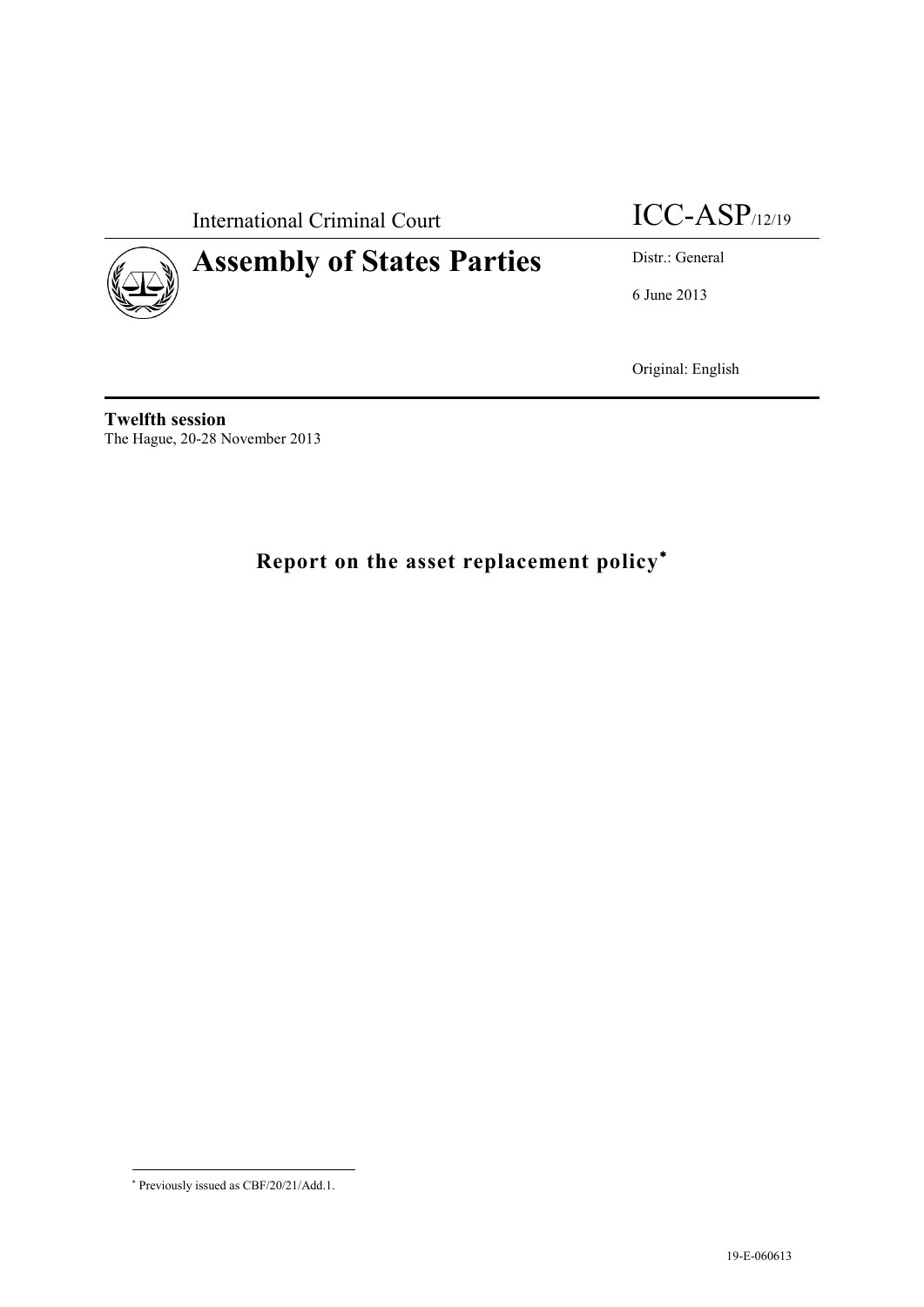# *Review of Asset Replacement Policy* International Criminal Court

*April 2013*



Received by the Secretariat on 15 April 2013.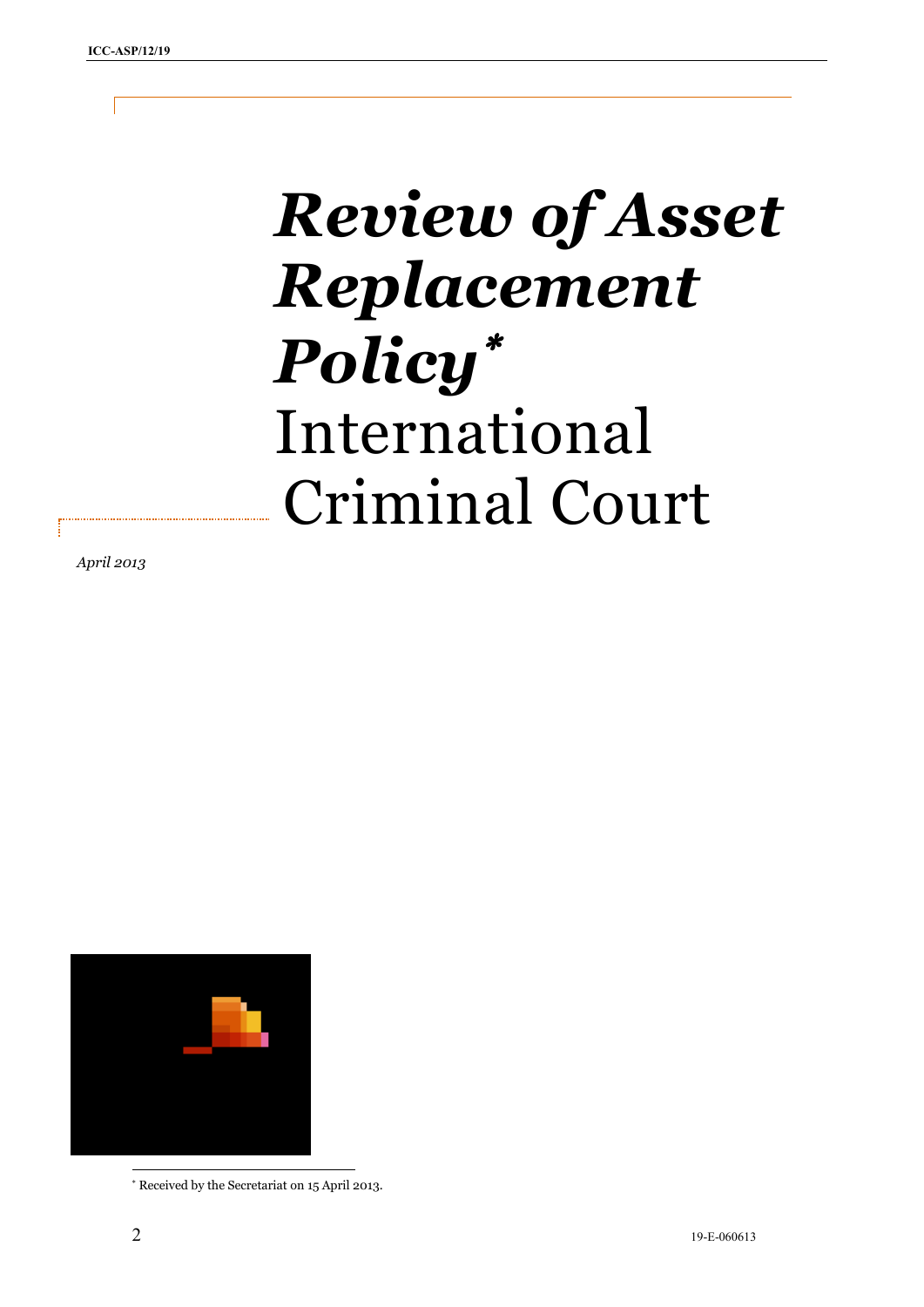## <span id="page-2-0"></span>*Executive Summary*

The Assembly of State Parties<sup>1</sup> requested the International Criminal Court to review its policies with regard to the replacement and disposal of tangible assets with the objective of finding efficiencies and of increasing effectiveness. PwC has been appointed to assist the Court in that exercise, taking into account among others periods of obsolescence, the status of assets and the adequacy for the users.

PwC reviewed the periods of obsolescence of the Court's assets and carried out a risk assessment of the replacement and disposal process to identify opportunities for improvement and formulate recommendations. In addition, PwC also drafted a revised policy on the replacement and disposal of assets. PwC based its review on documentation of the present policy and procedures and on interviews held with the ICC's key stakeholders from procurement, receipt & inspection and accounts.

PwC assessed the useful lives of the main asset classes of the ICC and compared these to the useful lives of tangible assets in similar organisations, since the periodical assessment of the obsolescence of tangible assets may lead to efficiency gains and to a more optimal asset use.

The useful lives defined by the ICC do not depart significantly from the useful lives used by the entities selected for comparison in this review. However, the decisions for write-off and disposal of all assets should be based on a regular cost-benefit analysis, as already performed for certain types of ICT assets, which may indicate the need to adjust the estimated useful lives. Reviews should continue to be performed at least annually to ensure that assets that are in use beyond their determined useful life have not become obsolete and should be disposed of, such as, for example, computers that are still in use after five years. These reviews should be embedded in an asset management life cycle approach, addressing the following stages:



**Figure 1: Asset Management Life Cycle**

All personnel of the Court who are entrusted with the use of or have access to the Court's property and assets, should act as a "bonus pater familias" and aim for an economic use of its

<sup>-</sup><sup>1</sup> Resolution ICC-ASP/11/Res.1, Adopted at the 8<sup>th</sup> plenary meeting on 21 November 2012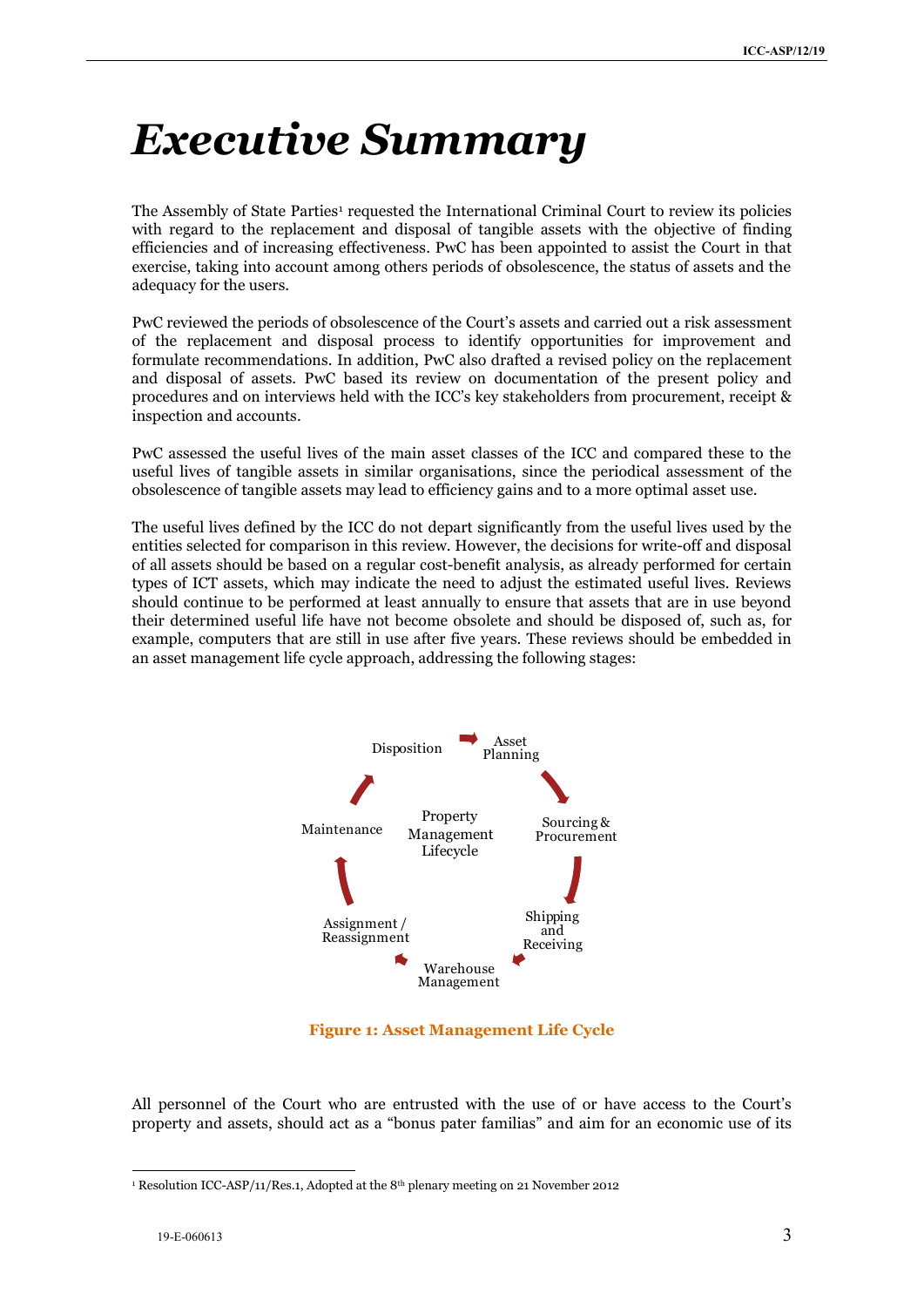assets2. To find more efficiencies and effectiveness in each step of the asset management life cycle, the ICC staff must continue to formalise its policies and document its procedures to ensure their consistent application.

This increased formality and embedding of an asset management life cycle approach must go hand-in-hand with strengthening its internal controls. It is our understanding that the ICC started that exercise in the context of the implementation of the IPSAS accounting standards and the implementation of the asset accounting module in its management information system that runs on SAP software, both planned for January 2014.

IPSAS and SAP form the basis to increase the maturity of the ICC with respect to asset management as this will be a critical aspect when moving to the new permanent premises. Moving to the new permanent premises will increase pressure on the Court's organisation for an enhanced asset management process, which may require additional investments in resources.

1

<sup>2</sup> The current ICC policy already confirms this required behaviour by stating that "all personnel of the Court, including elected officials, staff members, consultants, volunteers, interns and contractors who are entrusted with the use of, or have access to the Court's property and assets, have an obligation to exercise reasonable care when utilising them."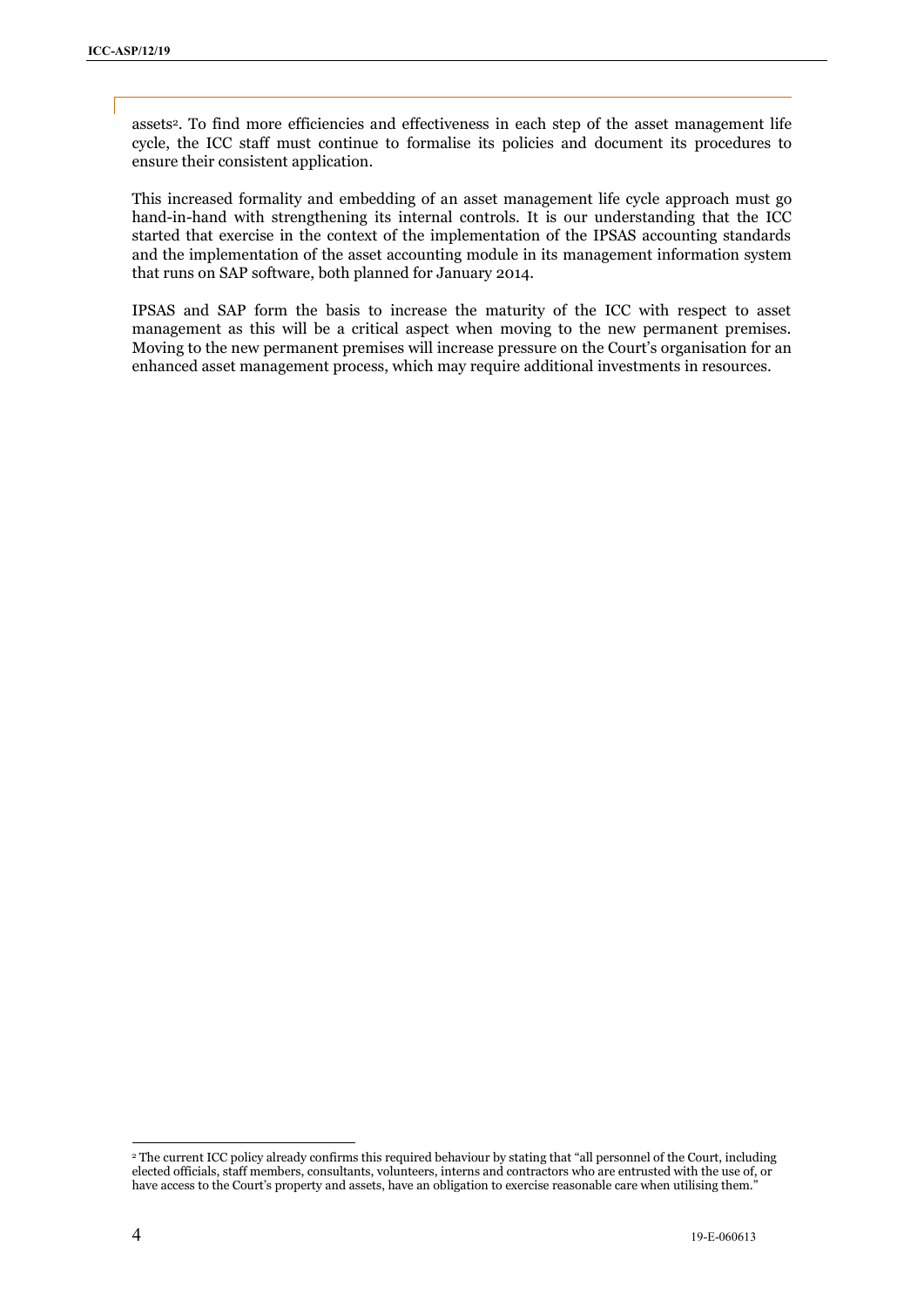## **Table of Contents**

| 1 |  |  |
|---|--|--|
|   |  |  |
|   |  |  |
|   |  |  |
|   |  |  |
|   |  |  |
|   |  |  |
|   |  |  |
|   |  |  |
|   |  |  |
|   |  |  |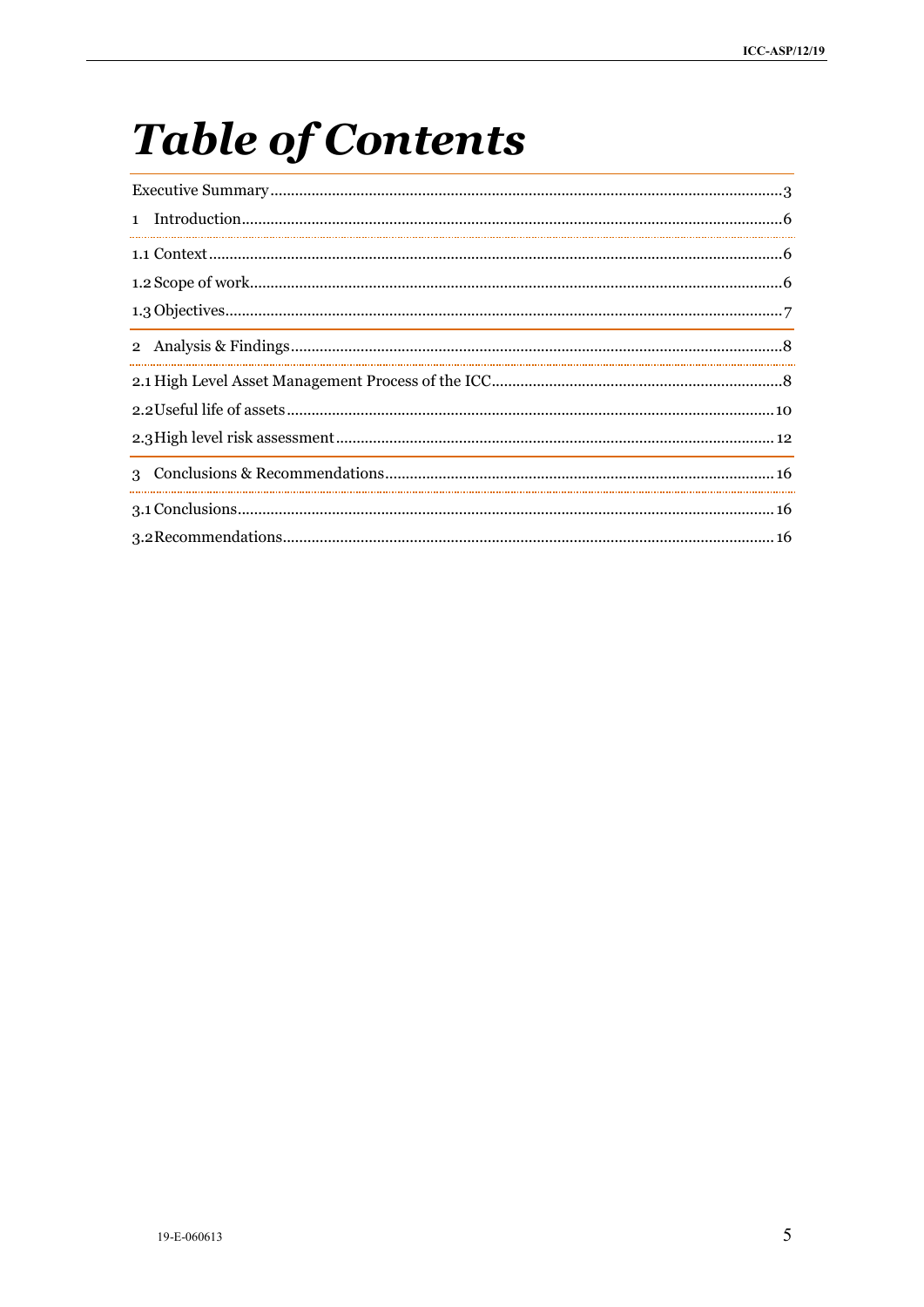## <span id="page-5-0"></span>*1 Introduction*

## <span id="page-5-1"></span>*1.1 Context*

The ICC has expressed its wish to review and improve its policies on asset replacement, write-off and disposal. This exercise is part of a general response to the request of the Assembly of State Parties to find further efficiencies and effectiveness in the ICC asset management operations.

The aim of this assessment is to identify improvements that can be made in the field of asset replacements and disposals and to draft a revised policy on asset write-offs and disposals.

In following the public sector trend for better transparency and accountability, the ICC has decided to implement the recommendation of the External Auditor to adopt IPSAS and to launch an IPSAS conversion. As a consequence, there is an increased importance of an accurate and timely tracking of changes to the asset inventories to allow for an accurate valuation.

Furthermore, as the ICC is executing its Permanent Premises Project, the overall review and improvement of the asset policies will contribute to a better follow-up of the fixed assets: PPP will require decisions on what to move when and where and what to replace and/or dispose of.

## <span id="page-5-2"></span>*1.2 Scope of work*

The scope of the assessment is the review of the organisational policy and procedures related to the replacement of the tangible assets.

The ICC has made significant investments in tangible assets since its foundation in 2002, 75% of which relates to ICT assets. As these have on average a shorter expected useful life, in comparison to certain other categories of Property Plant and Equipment assets, the timely and accurate tracking of the disposals is an important phase in an asset's life.

As the basis for our assessment we have collected the existing documentation on the current policies and procedures with respect to asset replacements and write-off. The following documents have been consulted:

- Administrative Instruction, Ref. ICC/AI/2013/001 dated 14 January 2013, with title "Property and Assets Management", pages 1/15 to 6/15;
- Annex 1 to Administrative Instruction ICC/AI/2012/003 on Property and Assets Management, with title "Thresholds for Tracking Special Items as Assets", pages 7/15 to  $13/15;$
- Financial Rules and Regulations, pages 273 to 307;

Our assessment was limited to the specific policy and procedures described in these documents. To complete our review of the policy and procedures on asset replacements and write-offs, we have conducted an interview with each of the key stakeholders:

- Ian Blacker Chief ICT section;
- Seán Walsh Chief GSS section;
- Marija Vucina IPSAS, Project Coordinator;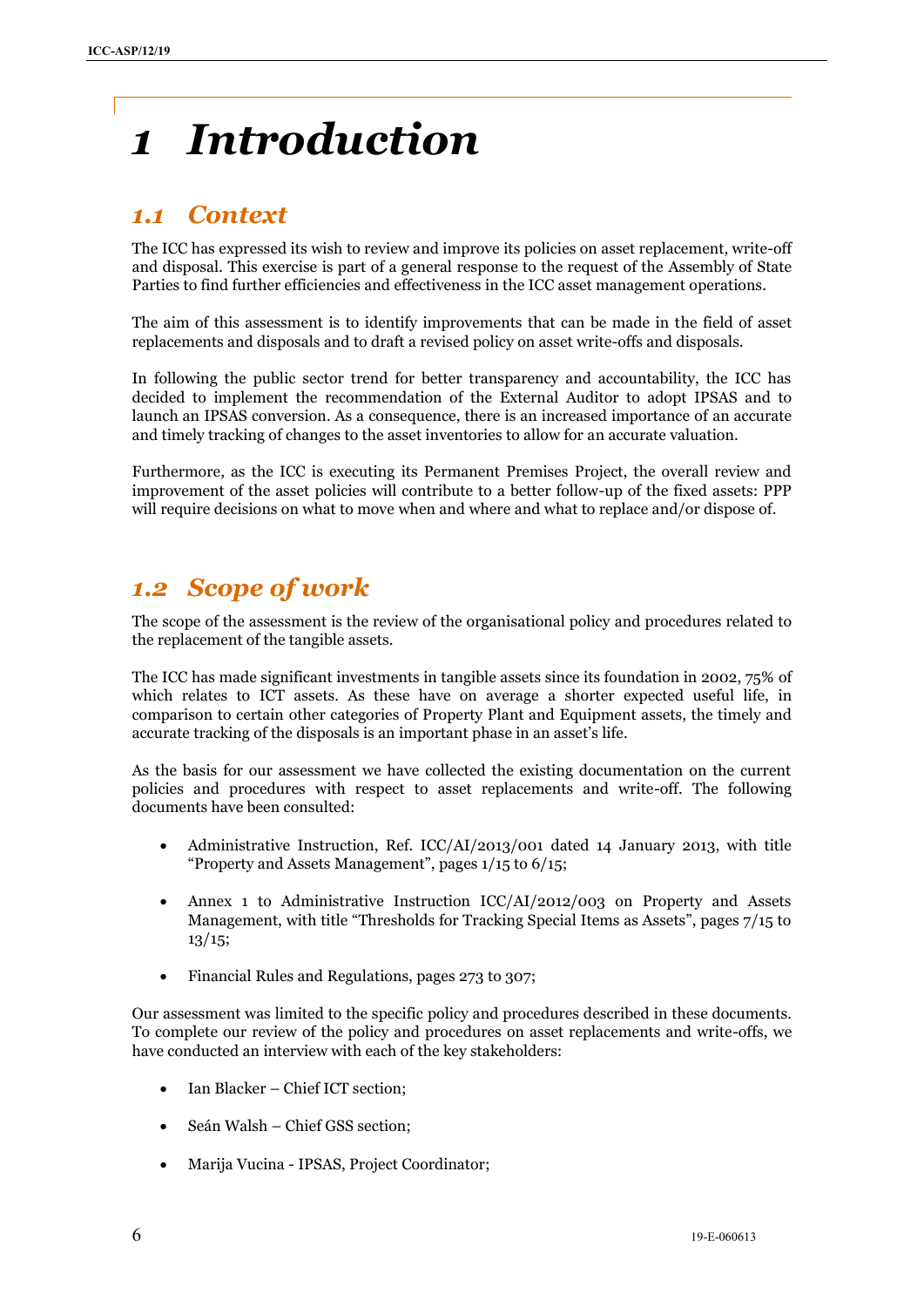• Henk Heemskerk - Logistic and Transport Officer.

Based on the documents listed above and the interviews with the ICC Officials, we have carried out our assessment of the current policies and procedures on asset replacements and write-offs. It is important to note that the scope of this assignment did not include any walkthrough or testing of the documentation received.

The assessment performed is based on and limited to the policies, procedures and systems in use as they currently stand at the time of our review. We understand from the various discussions that the ICC will implement the SAP asset accounting (FI-AA) module and adopt the IPSAS standards as of January 1st 2014. Some of the risks and recommendations in this report may therefore need to be fine-tuned in the light of these future implementations.

### <span id="page-6-0"></span>*1.3 Objectives*

The aim of the review is threefold:

- To formulate recommendations for improvement, based on a risk assessment performed on the current process and procedures and based on the interviews;
- To assess the useful lives of the main asset classes of the ICC;
- Draft revision of the current policy (Administrative Instruction, Ref. ICC/AI/2013/001 dated 14 January 2013) taking into account the risks and related recommendations.

The detailed results of our assessment, the risks that have been identified and the recommendations for improvement can be found in the next sections of this report. The draft revised policy will be included in a separate document.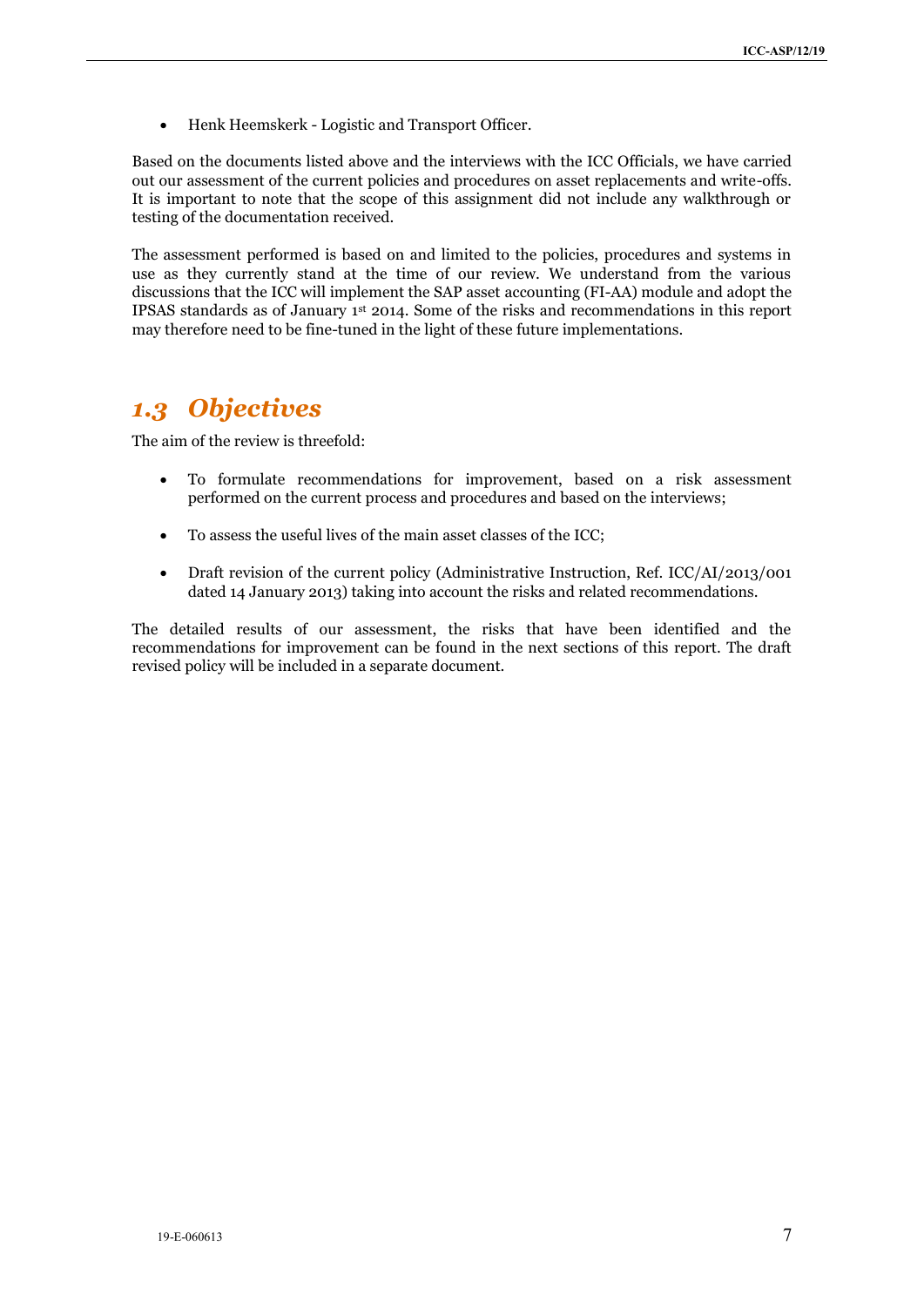## <span id="page-7-0"></span>*2 Analysis & Findings*

### <span id="page-7-1"></span>*2.1 High Level Asset Management Process of the ICC*

Before focusing on the replacement and write-off of assets, which is the main purpose of this review, and to enable the reader to better place and interpret the risks described in the remainder of this section, it is important to understand the general asset management process in place at the International Criminal Court.

#### Creation and Acquisition

- Each substantive section defines its individual asset needs in line with the section's budget (decentralised budget) proposal;
- Purchase of ICT assets requires the involvement of the ICT section in order to ensure that the purchased ICT assets are supported and maintained.

#### Receipt and Usage

- Upon delivery of an asset, the asset is registered in the asset management register by the GSS Logistics and Transport Unit (LTU). The basic information of the asset is recorded, together with an indication of the useful life for IPSAS purposes;
- The current asset management system is a Microsoft Access database. This database is maintained by the LTU. In addition the ICT section maintains its own register of all the ICT equipment, including non-expendable property, which is disbursed to the end users. The implementation of the SAP asset accounting module is planned for January 2014, with a single asset repository in SAP that will encompass the current duplicate ICT register;
- When an asset is received in the field, it is the responsibility of the Field Office to provide a copy of the receipt voucher to the LTU to enable recording the asset in the asset register;
- The asset is then assigned to an organizational unit (OU) and, when applicable, to an individual user. The user (or the OU) signs off for the receipt of the asset and the location of the asset is updated in the Microsoft Access database by the LTU.
- When the status or the responsibility of an asset changes, the OU or Field Office has the responsibility to provide a copy of the vouchers (issue, handover, etc.) to the LTU to ensure that the asset database is updated to reflect this change.

#### Write off and disposal

- When the asset reaches the end of its useful life, the Chief of Section initiates the procedure for write off and disposal;
- For ICT assets the ICT section will review the asset and certify that the end of life is reached;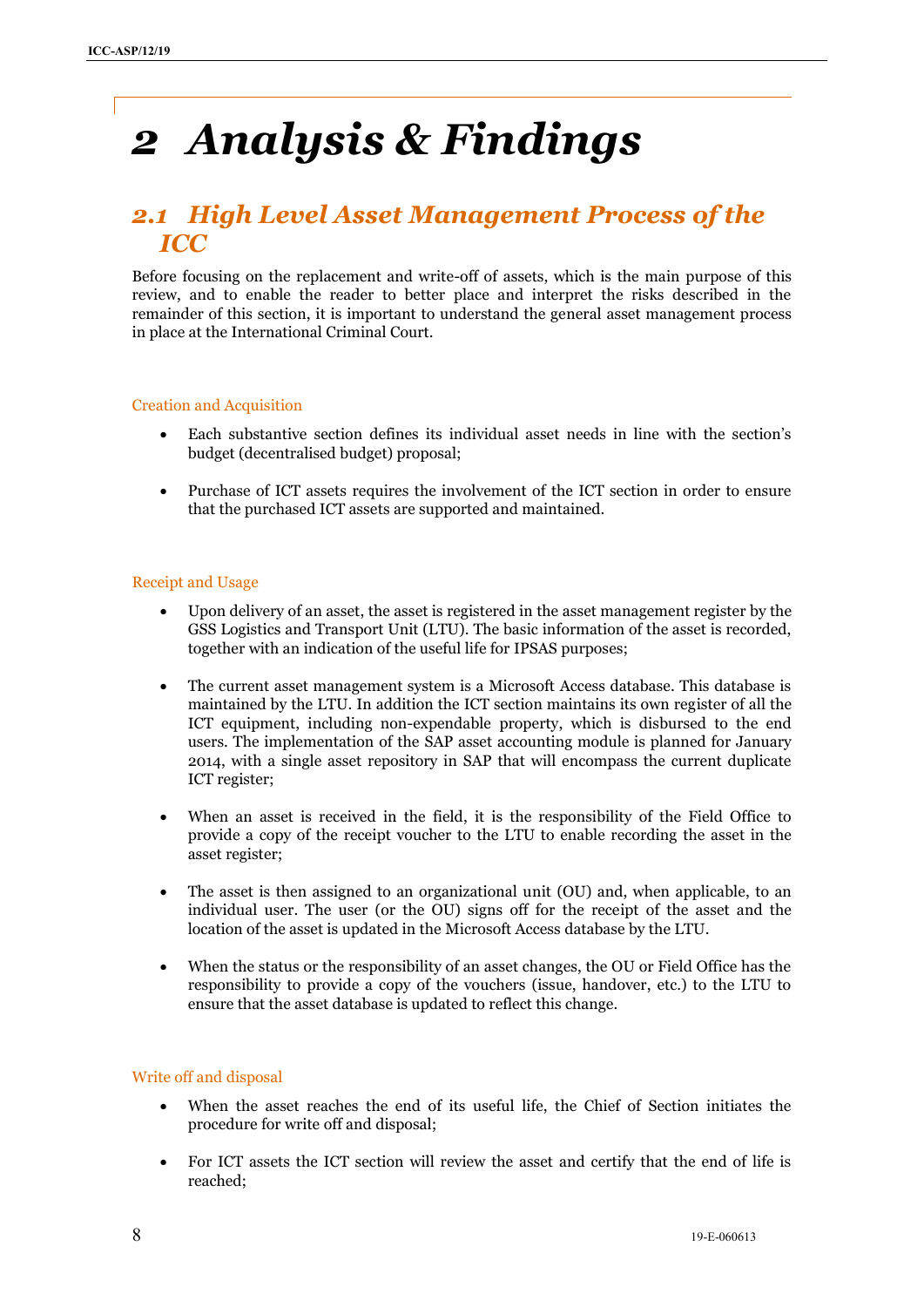- The asset is handed over to the LTU and the LTU prepares the paperwork for the Property Survey Board (PSB);
- The LTU requests the PSB to recommend the write off and a proposed method for disposal;
- The PSB convenes to review write-off cases, approves and proposes methods for disposal and reviews the accountability of staff members with regards to lost, stolen and damaged property;
- Depending on the categorisation of the cases the PSB will convene to review a case or only issue a written recommendation. For every case the PSB will issue a written advice to the Registrar, giving its approval for and propose a method for disposal or repair of the asset;
- In case of lost or stolen property a report issued by Security is required and taken into account by the PSB. The PSB will issue an advice to the Registrar on the degree of responsibility of individual staff members;
- The list of cases approved by the PSB, including the assets to be disposed of and the proposed disposal method, is finally signed off by the Registrar;
- The assets are handed over to the LTU for physical disposal, in accordance with the disposal method proposed by the PSB;
- The recommended methods for disposal may be:
	- o Sale as is, where is;
	- o Trade (for vehicles only);
	- o Sale at nominal price;
	- o Cannibalization for re‐use of parts and the remaining material as scrap;
	- o Absolute destruction and scrap;
	- o Sale as scrap;
	- o Discard as scrap; and
	- o Donation to a government or government agency or some other non‐profit organization.

#### Accounting treatment

- The accounts of the ICC currently follow the United Nations Accounting Standards. The Court's accounts are maintained on a modified cash accounting basis and (with the exception of voluntary contributions) income, expenditure, assets and liabilities are recognised on an accrual basis3;
- Currently the Net Expendable Property is not recognised as assets on the balance sheet. This means that no depreciation charges are recorded during the financial period.

<sup>1</sup> <sup>3</sup> As stated in the ICC Financial Statements as per 31 December 2011. Note that this will no longer be the case as the ICC is moving to IPSAS.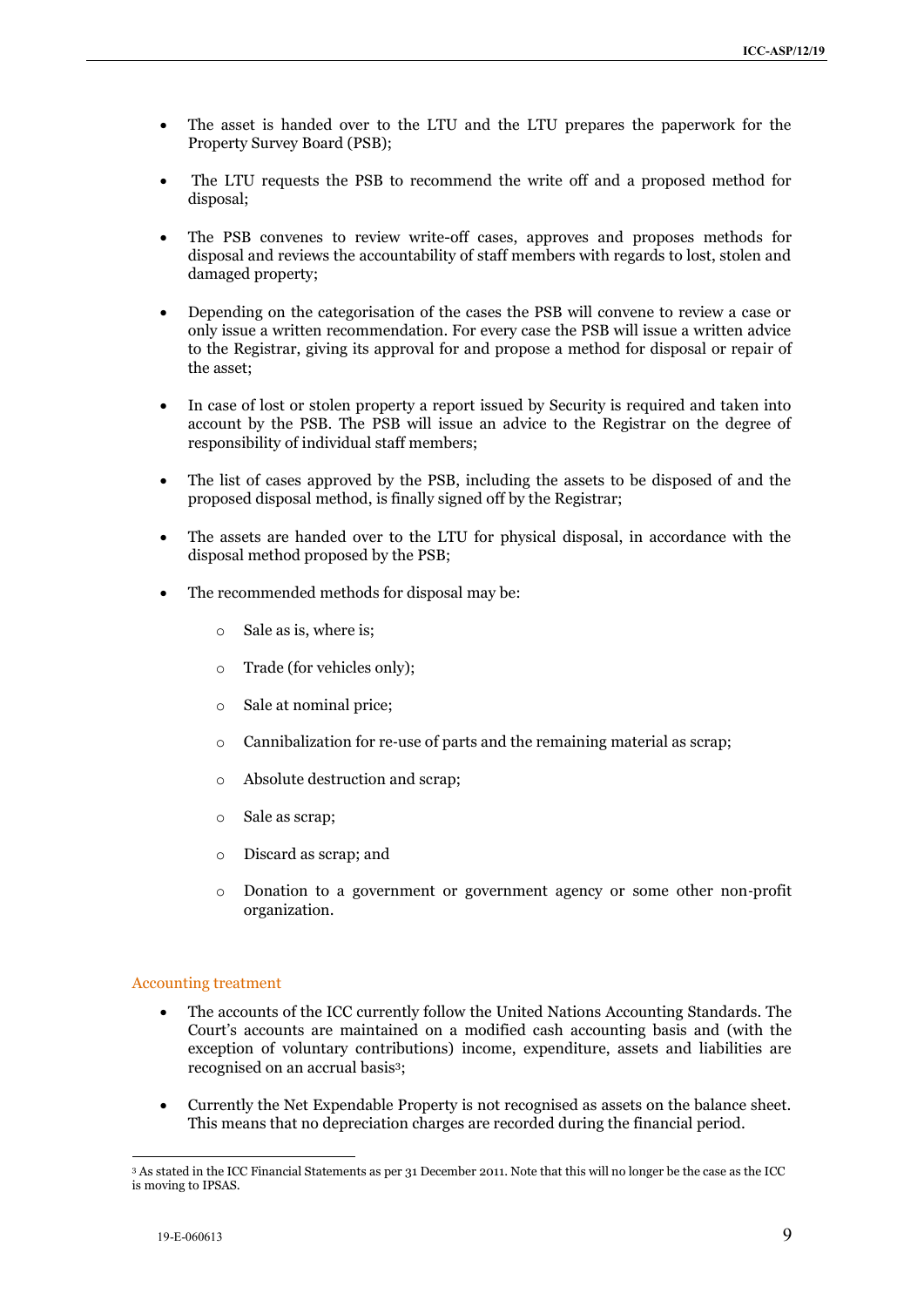## <span id="page-9-0"></span>*2.2 Useful life of assets*

As mentioned in section 1.3 objectives, one of the objectives of the review is to highlight further efficiencies with regards to the replacement of the ICC assets. Periodically reviewing the periods of obsolescence and their validity may lead to efficiency gains and to the optimal use of assets. The table below summarises the asset classes and useful lives that have been defined by the ICC.

| <b>Asset Class</b>            | <b>Useful Life (Years)</b> |
|-------------------------------|----------------------------|
| Vehicles                      | $4$ to 6                   |
| <b>Furniture and Fittings</b> |                            |
| Communication & IT equipment  | $3.5$ to 5                 |
| <b>Other Assets</b>           | 4 to 20                    |
| Headquarter building4         | 40                         |

**Table 1: Asset classes and useful lives**

In order to focus on the material asset classes, we have reviewed the financial statements of the ICC. The table below summarises the asset classes (non-expendable property) and their closing balance as at 31 December 2011, as defined in the Court's 2011 financial statements.

| <b>Asset management category</b>      | Closing balance at 31 December 2011 ( $\epsilon$ ) <sup>5</sup> |
|---------------------------------------|-----------------------------------------------------------------|
| ICT equipment                         | 8,286,086                                                       |
| Security and safety equipment         | 821,366                                                         |
| General services equipment            | 1,106,666                                                       |
| Vehicles and transportation equipment | 979,859                                                         |
| Office of the Prosecutor equipment    | 1,401,930                                                       |
| Other equipment                       | 1,596,282                                                       |
| Courtrooms and Pre-Trial Chamber      | 1,362,918                                                       |
| Total                                 | 15,555,107                                                      |

**Table 2: Asset category closing balance as of 31 December 2011**

The closing balance indicates that the ICT equipment class represents 53.3% of all nonexpendable property. In our review of the useful lives we focus on the ICT equipment asset class, the most material of all the asset classes. This is in line with the outcome of our stakeholder interviews, in which the priority of the ICT asset class was confirmed.

There is one golden rule, commonly accepted, promoting the fact that the useful life of assets of an organization will always depend on the way that specific organisation uses or operates the assets. In addition, IFRS and IPSAS experts often argue that there is no standard "best practice" for the useful life of assets that can be applied across all organisations, for instance that all computers should be depreciated over a period of five years in all organisations.

In order to review the useful lives defined by the ICC we have compared these useful lives with the average estimated useful lives used by a number of other organisations, at the level of the general asset classes. The organisations selected in this review exercise include two UN agencies,

<sup>1</sup> <sup>4</sup> Structure of the building only; the useful life of installations, facilities, finishes, etc. ranges from 5 to 40 years.

<sup>5</sup> ICC-ASP/11/12 Financial statements for the period 1 January to 31 December 2011.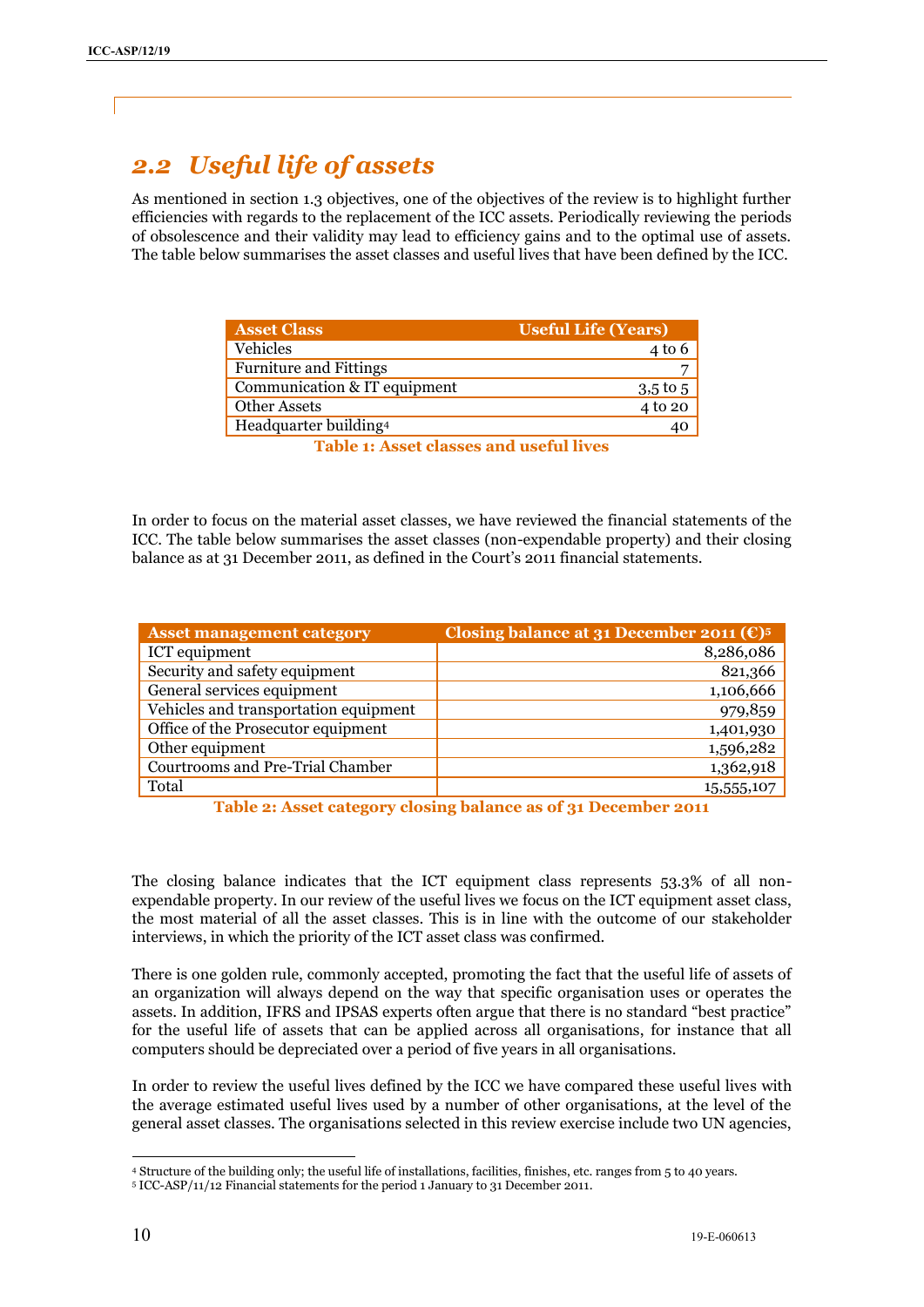one European public institution, one Belgian public limited company and 3 international private companies.

The table below summarises the useful lives applied by the ICC and by the organisations selected for the comparison, at the level of the asset classes<sup>6</sup>.

| <b>Asset Class</b>        | Int'l<br>Criminal<br>Court  | UN<br>Agency $#1$ | UN<br>Agency #2 | European<br>public<br>institution | <b>Belgian</b><br>public ltd.<br>company | <b>IFRS</b><br>private<br>company |
|---------------------------|-----------------------------|-------------------|-----------------|-----------------------------------|------------------------------------------|-----------------------------------|
| ICT equipment 7           | $3_{1/2}$ <sup>8</sup> to 5 | $\overline{4}$    | $\overline{4}$  | $\overline{4}$                    | $4$ to 5                                 | $3$ to $5$                        |
| Vehicles                  | $4$ to 6                    | 5                 | 5               | n/a                               | 4 to 15                                  | 5 to 15                           |
| Furniture and<br>fixtures | 7                           | 5                 | 12              | 4 to 10                           | 5                                        | 5 to 15                           |
| Other equipment<br>9      | $4$ to 5                    | 5                 | 5               | 4 to 10                           | 5                                        | 5 to 15                           |
| <b>Buildings</b>          | 20 to 40                    | 15 to 50          | 15 to 100       | 25                                | 20 to 50                                 | 20 to 40                          |
| Foundation and<br>walls   | 40                          | 50                | n/a             | n/a                               | 50                                       | n/a                               |
| Fittings                  | 20                          | 15                | n/a             | n/a                               | n/a                                      | n/a                               |

**Table 3: Comparison of asset class useful lives**

As illustrated in the table above, the useful lives estimated by the ICC are in general in line with the useful lives used by the selected organisations, for the main asset classes, i.e. the ICT equipment, vehicles, furniture and fixtures and other equipment. From a pure accounting perspective we can conclude that the useful lives defined by the ICC are defendable and in that in theory, these do not deviate significantly from the useful lives used by the mixed population of entities that we looked at. Although the defined useful lives are in line with the useful lives applied by the selected entities, the following attention points should be taken into account by the ICC:

- The useful life for laptop and desktop computers is set to 3.5 years. Based on our interviews with the stakeholders we understood that computers are generally used for four to five years, meaning that the intended useful life is longer than the estimated useful life. Even if the useful life is in line with the 'benchmark' entities, the useful life determination should be reviewed in detail to ensure it reflects the assets' expected utility to the ICC<sup>10</sup>. This exercise implies the involvement of the assets users to determine what is the actual useful of an asset and what are the main factors driving the estimation of the useful life. This is a continuous exercise that should be done on a regular basis (at least annually).
- We noted that certain assets in the asset management database have been in use for a period that exceeds the defined useful life of the asset's class and the generally accepted number of years that the asset should be in use. For example, there are computers that have been in use for eight years, with a defined useful life of 3.5 years and a generally accepted use of four to five years. For these assets a review should be performed to verify whether these are still in use or whether the assets have become obsolete and the write-off and disposal process has not been initiated on a timely basis. We understand that these cases may be detected during the yearly inventory exercise performed by the ICC.

<sup>-</sup><sup>6</sup> These organisation have between 2400 and 32600 employees and PPE ranging from 47 to 5600 M€

<sup>7</sup> Communications and IT equipment – excluding the ICC server cabinets

<sup>8</sup> 3.5 is based on a draft IPSAS accounting policy which is being re-assessed

<sup>9</sup> Other Equipment – excluding the ICC security equipment

<sup>10</sup> <http://www.ifac.org/sites/default/files/publications/files/ipsas-17-property-plant-3.pdf> (page 525, paragraph 73)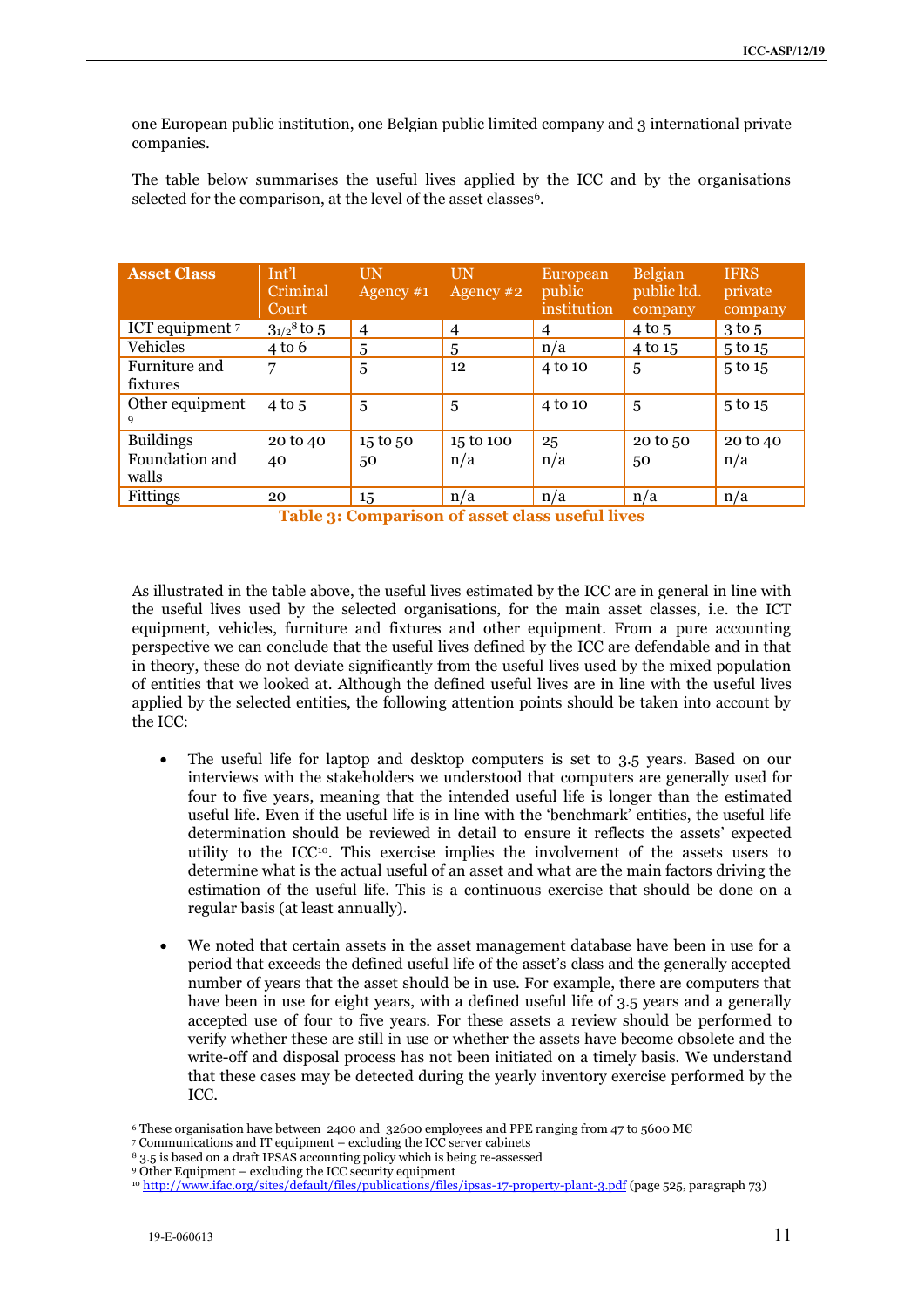From a cost perspective, the general practice is that an asset should be in use until the maintenance cost of that asset exceeds its replacement cost and it becomes more expensive to maintain the asset (vs. purchasing a new asset). Based on our discussion with the Chief of the ICT Section, we understand that this principle is applied for ICT equipment through regular cost/benefit analyses. The cost of maintaining and upgrading ICT assets is compared with the cost of repurchasing these assets - taking into account future maintenance/upgrade requirements imposed by industry-wide software and hardware evolutions (e.g. new version of Microsoft Windows, changes in Virus Protection software that significantly impact system performance, etc.). In order to increase the optimal use of assets and maximise efficiency gains, the decisions for write-off and disposal should therefore also be based on these regular cost-benefit analyses that may indicate the need to adjust the estimated useful lives. To further increase potential efficiency gains, it may be wise to consider applying these analyses as well for all the material asset classes, if not already done so in practice.

### <span id="page-11-0"></span>*2.3 High level risk assessment*

In addition to the analysis of the asset useful lives and the recommendations we formulated in that respect, we identified a number of risks regarding the replacement and disposal of assets. This risk assessment is based on the documents we analysed, the interviews with the ICC officials and the common good practices we see at (similar) other organisations. The identified risks are classified according risk ratings as shown in the following table.

| <b>Risk Rating</b>                                        |                                                                  |  |
|-----------------------------------------------------------|------------------------------------------------------------------|--|
| High                                                      | Immediate attention required (given priority in recommendations) |  |
| Medium<br>Attention needed (addressed in recommendations) |                                                                  |  |
| Low                                                       | No/minor attention needed (not addressed in recommendations)     |  |
| <b>Table 4: Risk ratings</b>                              |                                                                  |  |

Our risk assessment does not aim to indicate whether there is currently inefficiency or not or how big is the inefficiency, if any. The purpose of this assessment is rather to highlight the areas for improvement for both efficiency and effectiveness purposes. In order to materialise/quantify the impact of these improvements, additional testing and analysis would need to be carried out.

The table below provides a summary of the identified risks along with an individual rating.

| $Ris\overline{k}$ # | <b>Risk type</b>                                            | <b>Observed Risk</b>                                                                                                                                                                                                                                                                                                         | <b>Risk Rating</b> |
|---------------------|-------------------------------------------------------------|------------------------------------------------------------------------------------------------------------------------------------------------------------------------------------------------------------------------------------------------------------------------------------------------------------------------------|--------------------|
| $\mathbf{1}$        | <b>Disconnected</b><br>property<br>management life<br>cycle | Current policies do not fully address a life cycle view<br>of property management in order to promote full<br>utilization of assets.<br>The current Administrative Instruction, which is the<br>central policy for property management, does not<br>provide a clearly defined entire life cycle view of the<br>assets.       | High               |
|                     |                                                             | We understand that Procurement and the Chiefs of<br>the Sections meet on a quarterly basis to input the<br>Sections' asset requirement in the procurement<br>planning. In addition to that Procurement Review<br>Committees render written advice to the Registrar on<br>procurement actions. However, there is currently no |                    |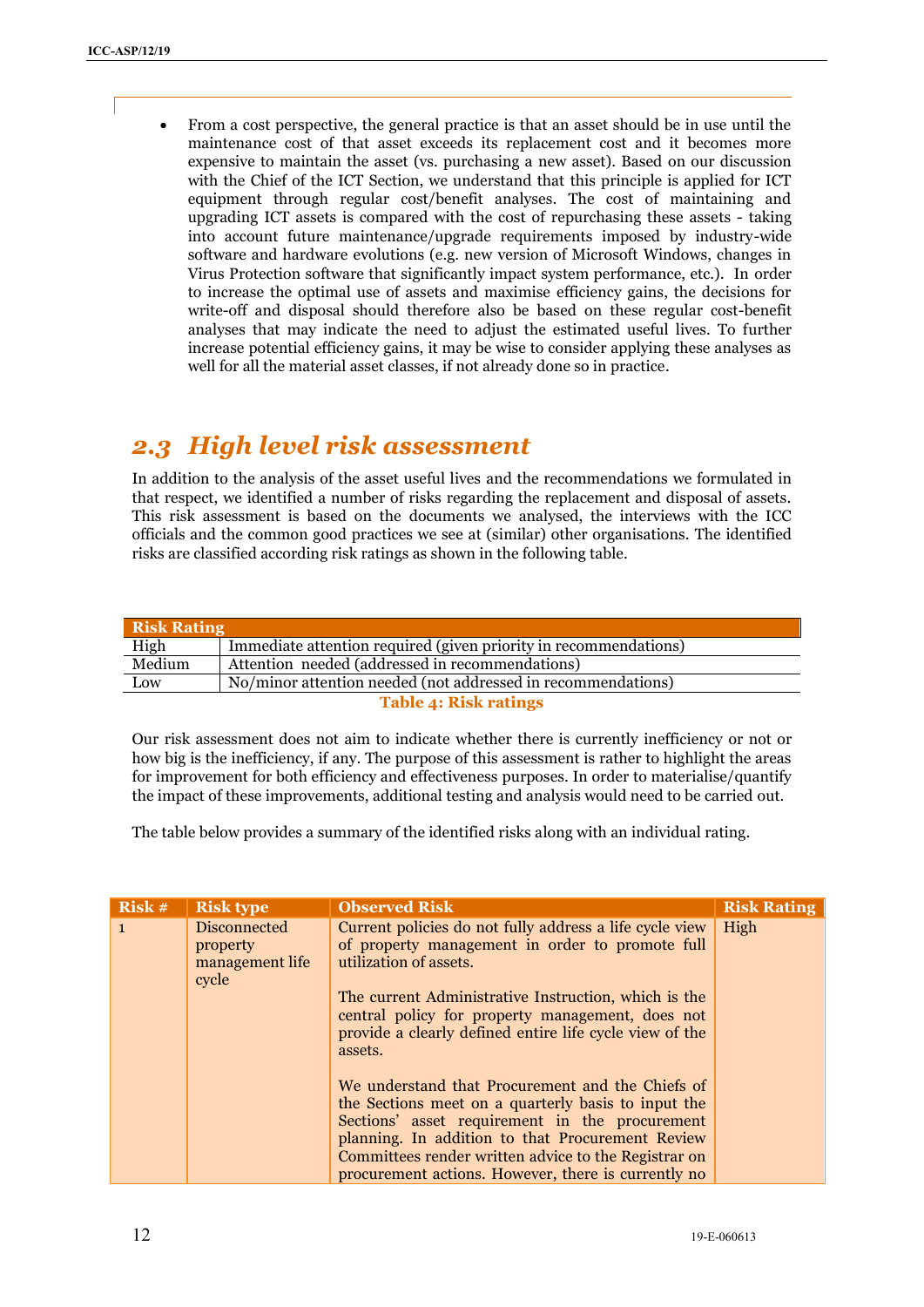| Risk #         | <b>Risk type</b>                                       | <b>Observed Risk</b>                                                                                                                                                                                                                                                                                                                                                                                                                                                                                                                                                                                                                                             | <b>Risk Rating</b> |
|----------------|--------------------------------------------------------|------------------------------------------------------------------------------------------------------------------------------------------------------------------------------------------------------------------------------------------------------------------------------------------------------------------------------------------------------------------------------------------------------------------------------------------------------------------------------------------------------------------------------------------------------------------------------------------------------------------------------------------------------------------|--------------------|
|                |                                                        | direct link between Procurement and the asset<br>inventory.                                                                                                                                                                                                                                                                                                                                                                                                                                                                                                                                                                                                      |                    |
|                |                                                        | It appears from the various interviews with the ICC<br>management that the Chief of the ICT Section<br>performs a manual review of each purchase of ICT<br>assets. This manual control is currently not<br>formalised nor documented. We understand that the<br>SAP project will pave the way to automate this<br>manual control and will have a positive impact on the<br>optimal use of assets. It will also reduce risks and<br>issues arising from the disconnection between both<br>functions (issues like orders being placed for assets<br>that are already in stock or available in other<br>departments, leading to unnecessary<br>asset<br>purchases). |                    |
| $\overline{2}$ | Governance risk -<br>policy, process<br>and procedures | The ICC centralises all its policies/procedures on the<br>a central property management<br>intranet in<br>repository, which is accessible to all the ICC staff.                                                                                                                                                                                                                                                                                                                                                                                                                                                                                                  | Medium             |
|                |                                                        | This repository is the starting point for all property<br>management related questions, but should include<br>all policies/procedures covering all categories of<br>assets, such as:                                                                                                                                                                                                                                                                                                                                                                                                                                                                             |                    |
|                |                                                        | Policy/procedures on expendable property;<br>٠<br>Standard operating procedure<br>on<br>the<br>$\bullet$<br>valuation of assets;<br>Standard operating procedure<br>the<br>on<br>٠<br>maintenance and repair of assets;<br>Standard operating procedure on the receipt<br>٠<br>and inspection of property;<br>Standard operating procedure<br>the<br>on<br>$\bullet$<br>physical inventory count and reconciliation;<br>Standard operating procedure on the sale or<br>$\bullet$<br>trade of assets.                                                                                                                                                             |                    |
| 3              | Governance risk –<br>policy, process<br>and procedures | A lack of clearly defined process owners and detailed<br>instructions/guidance around property management<br>may limit the consistent application of current<br>policies and procedures throughout the organisation.                                                                                                                                                                                                                                                                                                                                                                                                                                             | Medium             |
|                |                                                        | There should be more criteria given to the<br>heads of the organisational units<br>to<br>determine the most effective/efficient timing<br>for asset disposal. The definition of such<br>criteria would also lead to a more consistent<br>application<br>of the<br>asset<br>replacement<br>policy/process;                                                                                                                                                                                                                                                                                                                                                        |                    |
| $\overline{4}$ | Completeness of<br>asset write-offs<br>and disposals   | From the various interviews we held, it seems that<br>internal controls on the completeness of asset write-<br>offs and disposals are in place. However these<br>controls are not sufficient and not always formalised<br>or documented. The ICC could formalise/strengthen<br>the control ensuring that when assets have reached<br>the end of their useful life, they are indeed selected<br>for write-off and disposal;                                                                                                                                                                                                                                       | High               |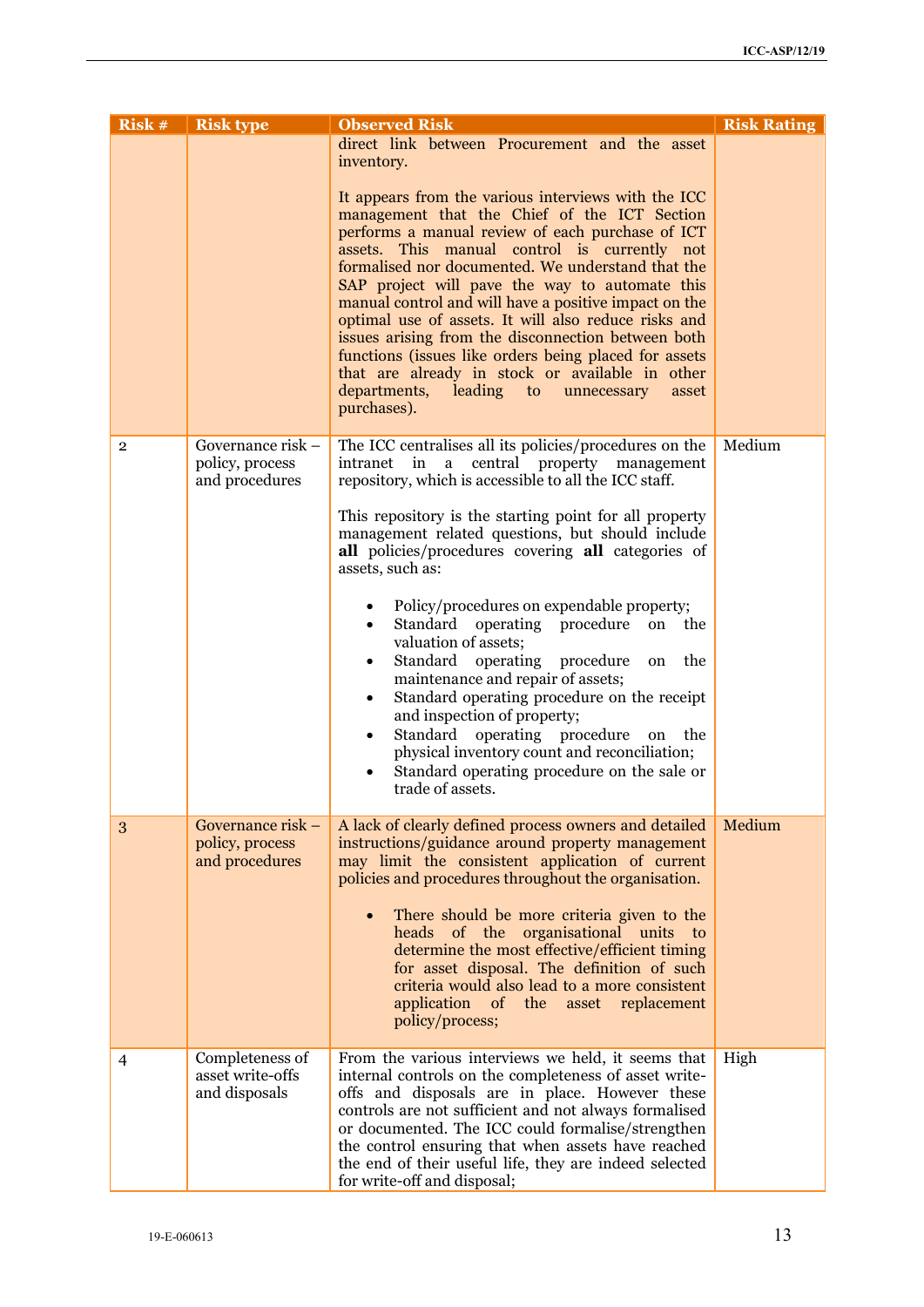| Risk #         | <b>Risk type</b>                                                        | <b>Observed Risk</b>                                                                                                                                                                                                                                                                                                                                                                                                                                                                                                                                                                                                                                                                                                                                                                                                                                 | <b>Risk Rating</b> |
|----------------|-------------------------------------------------------------------------|------------------------------------------------------------------------------------------------------------------------------------------------------------------------------------------------------------------------------------------------------------------------------------------------------------------------------------------------------------------------------------------------------------------------------------------------------------------------------------------------------------------------------------------------------------------------------------------------------------------------------------------------------------------------------------------------------------------------------------------------------------------------------------------------------------------------------------------------------|--------------------|
| 5              | Validity of asset<br>write-offs and<br>disposals                        | A formal approval process for the write-off and<br>the<br>disposal<br>assets<br>requires<br><sub>of</sub><br>written<br>recommendation of the PSB and the formal approval<br>by the Registrar. There is no formalised ex-post<br>control on this approval process and the validity of<br>assets write-offs and disposals. There is a control in<br>the annual inventory process, checking items that<br>would have been approved without prior approval<br>and these cases are investigated. This control should<br>be documented in the SOP on the annual inventory.                                                                                                                                                                                                                                                                                | Medium             |
| 6              | Completeness of<br>physical<br>verification<br>process<br>documentation | There is a high level description of the inventory<br>reporting and reconciliation included<br>in the<br>Administrative Instruction but there is currently no<br>documented<br>standard<br>operating<br>procedure<br>describing among others:<br>How the yearly physical inventory review<br>and reconciliation should be performed;<br>The related roles and responsibilities.<br>The lack of a clearly documented reconciliation<br>process for physical inventory may suggest the risk of<br>data quality issues.                                                                                                                                                                                                                                                                                                                                 | Medium             |
| $\overline{7}$ | <b>Systems Risk</b>                                                     | Risks and issues may arise from the fact that<br>duplicate databases are used to manage property. In<br>addition to the access asset management database<br>which is the central repository for all assets, ICT<br>currently maintains its own database of all the ICT<br>assets that have been issued to the end users. As<br>there is no interface between these two databases,<br>inconsistencies may arise (e.g. number of ICT assets,<br>locations, etc.).<br>Duplicate asset repositories may limit the visibility of<br>procurement to asset inventories, useful lives and<br>asset requirements. Management explained that this<br>issue will be addressed with the implementation of<br>SAP, expected by January 2014. The SAP asset<br>management module will be used as the central asset<br>repository, encompassing the ICT repository. | Medium             |
| 8              | Completeness of<br>asset record<br>details                              | The asset management system, the central Microsoft<br>Access Database managed by PCIU (LTU), does not<br>contain information on the physical location of each<br>asset. A location field is included in the database but<br>this field is not maintained consistently for all the<br>assets.<br>This may lead to issues of items not found during<br>physical verification or may render the physical<br>verification process more complex and time<br>consuming.                                                                                                                                                                                                                                                                                                                                                                                    | Low                |
| 9              | Completeness of<br>process<br>documentation                             | There are currently no documented procedures<br>regarding the determination of the sales price of<br>assets and the trade of assets.                                                                                                                                                                                                                                                                                                                                                                                                                                                                                                                                                                                                                                                                                                                 | Low                |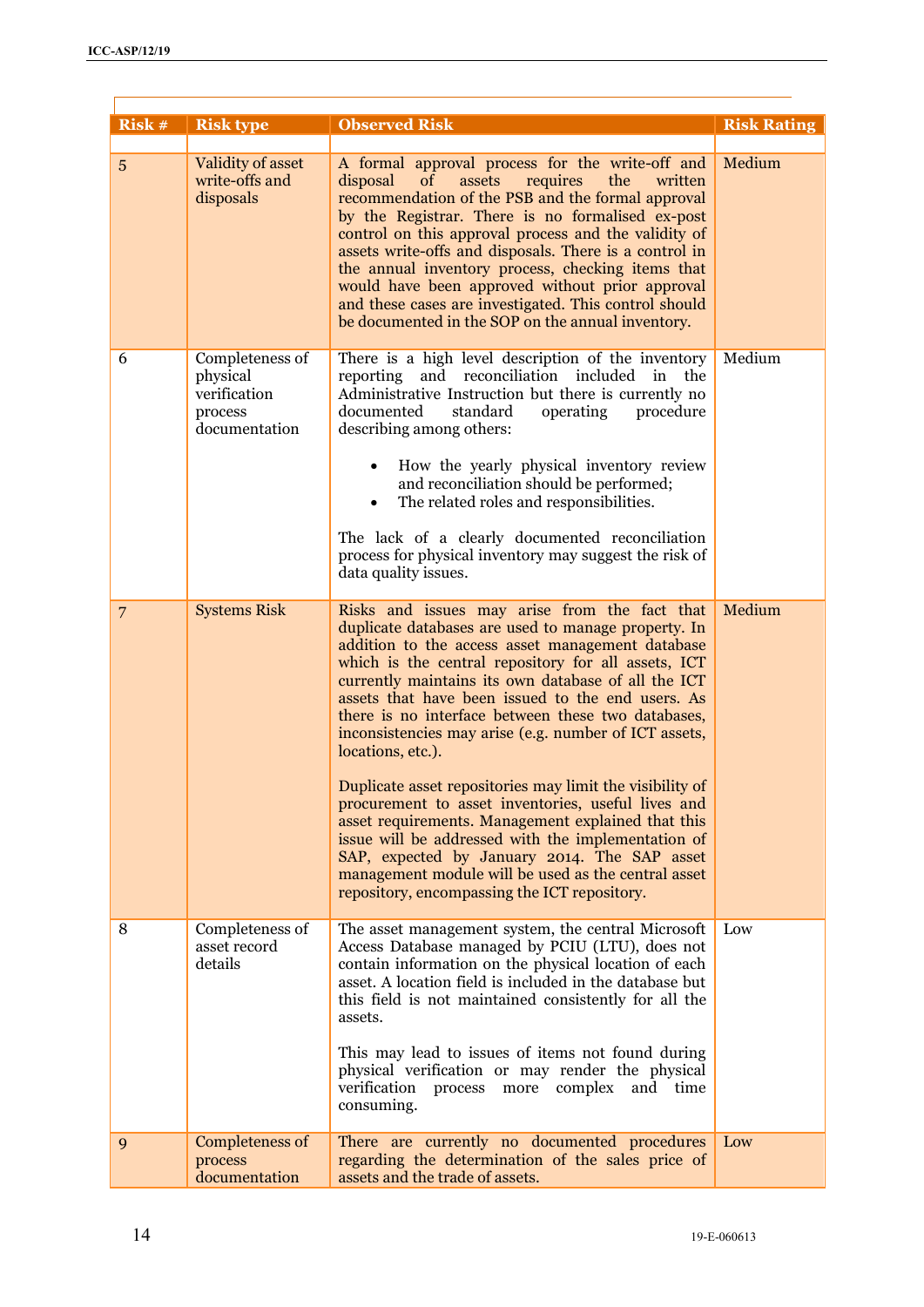| Risk #                                | <b>Risk type</b> | <b>Observed Risk</b>                                                                                                                                                                                                                                                                                                                                                                             | <b>Risk Rating</b> |
|---------------------------------------|------------------|--------------------------------------------------------------------------------------------------------------------------------------------------------------------------------------------------------------------------------------------------------------------------------------------------------------------------------------------------------------------------------------------------|--------------------|
|                                       |                  | Although management confirmed that the volume of<br>asset disposals by sale is limited and that every sale<br>or trade is documented in procurement files, there is<br>a risk that assets are not sold at the appropriate price.<br>Vehicles are often traded when new vehicles are<br>purchased. There are no clear guidelines documented<br>regarding the trading of vehicles or other assets. |                    |
| Table 5: Overview of risks identified |                  |                                                                                                                                                                                                                                                                                                                                                                                                  |                    |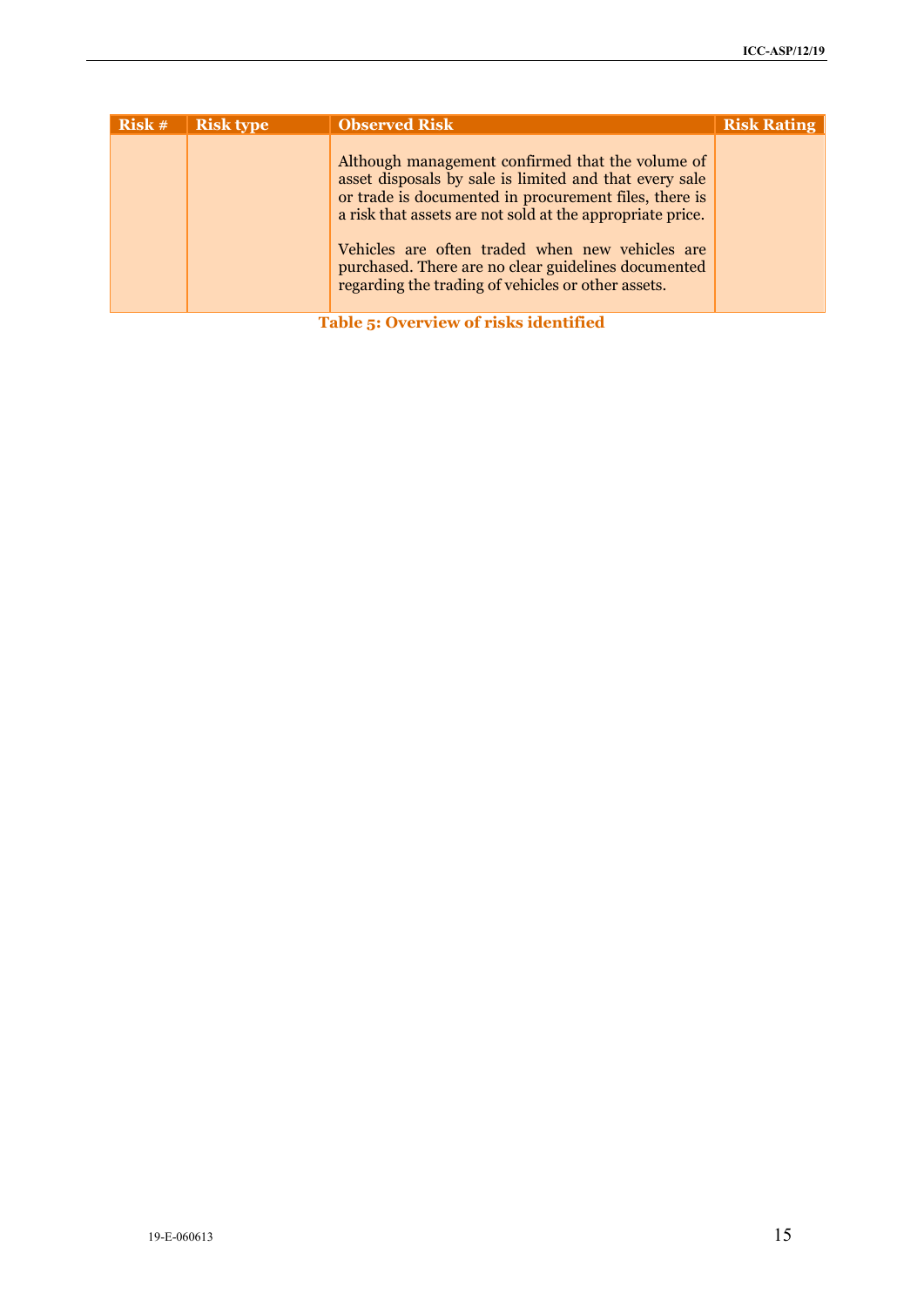## <span id="page-15-0"></span>*3 Conclusions & Recommendations*

## <span id="page-15-1"></span>*3.1 Conclusions*

As a recall, the Assembly of State Parties requested the Court to review the policies of the ICC with regard to asset replacement and disposal from a perspective of finding further efficiencies and effectiveness, taking into account among others periods of obsolescence, status of assets and the adequacy for the users.

The useful lives defined by the ICC do not deviate significantly from the useful lives used by the entities selected for comparison. However, the decisions for write-off and disposal should also be based on regular cost-benefit analyses (as already performed for certain types of ICT assets) that may indicate the need to adjust the estimated useful lives. Reviews should continue to be performed at least annually to ensure that assets that are in use beyond their determined useful life have not become obsolete and should be disposed of, such as, for example, computers that are still in use after five years.

Following the high level risk assessment, PwC identified a number of opportunities regarding the replacement and disposal of assets and the main ones are the following:

- Policies do not cover the full life cycle of property management in order to promote the full utilization of assets. There is an opportunity to fill the gaps;
- More clearly defined roles and responsibilities of process owners for property management will promote the consistent application of current policies and procedures in the organisation;
- The opportunity for procurement and property management functions to cooperate more closely will impact the optimal use of current assets<sup>11</sup>;
- Internal controls on the completeness and validity of asset write-offs and disposals are in place. However these controls can be reinforced if more formalised or documented.

The next section highlights in more detail the recommended actions to address the above mentioned opportunities.

## <span id="page-15-2"></span>*3.2 Recommendations*

All personnel of the Court who are entrusted with the use of or have access to the Court's property and assets, should act as a "bonus pater familias" and aim for an economic use of the ICC's assets. As already indicated in the previous section, in order to find further efficiencies and effectiveness, the ICC should look at each step of the asset management life cycle, formalise its policies and document its procedures to ensure consistent application and strengthen its internal controls. It is our understanding that the ICC started that exercise in the context of the implementation of the new IPSAS accounting standards and the transition to SAP (both planned for January 2014).

<sup>1</sup> <sup>11</sup> We understand that there are discussions on how to automate the link between procurement and property management functions within the SAP project that is currently on-going.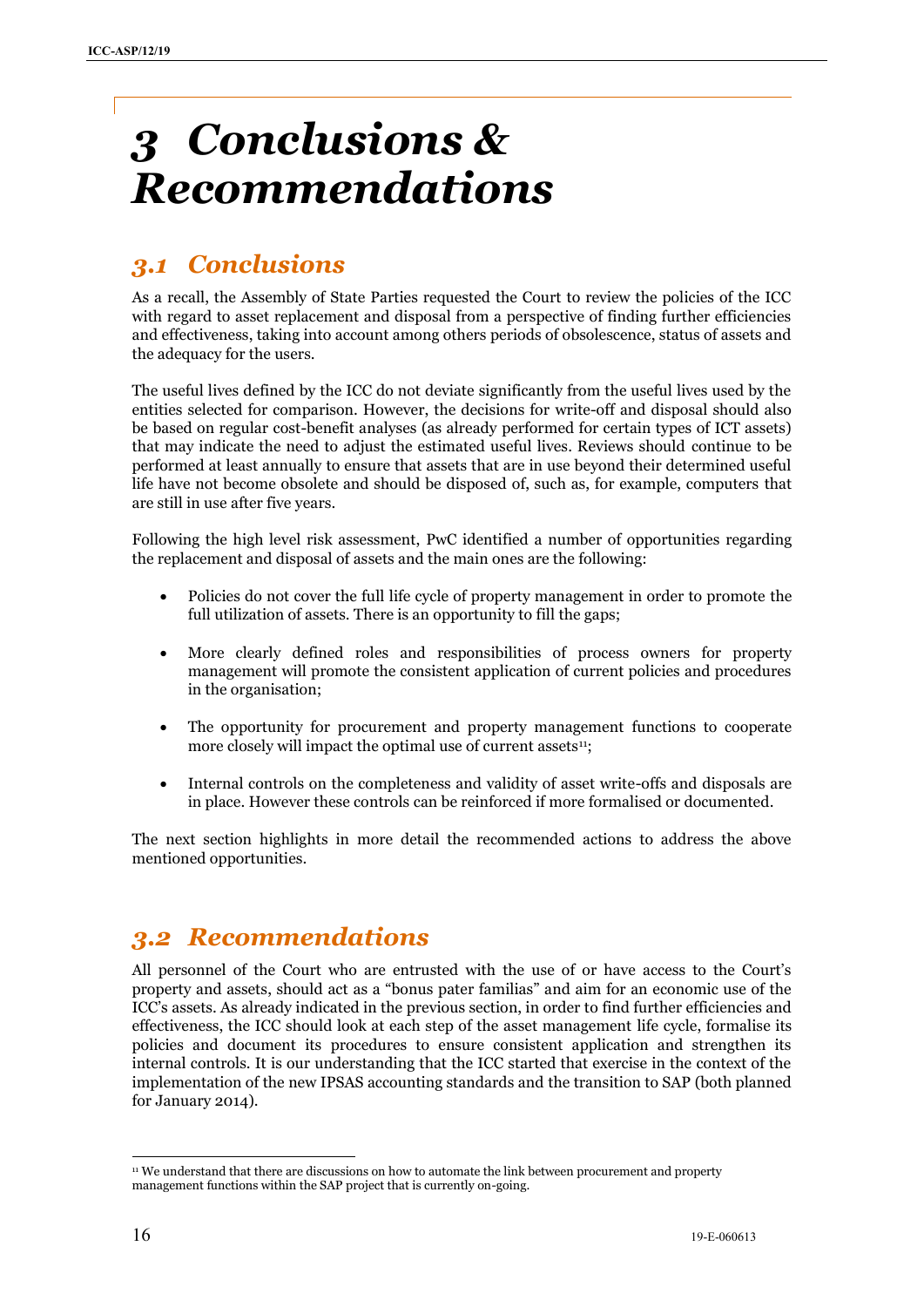Based on the review of the current asset replacement and disposal policies, standard operating procedures and related risks (high and medium), detailed recommendations have been formulated for the ICC. Each recommendation listed below includes a description of an issue, an accompanying recommendation and the impact of implementing that recommendation.

The reviews of the periods of obsolescence should be embedded in an asset management life cycle as shown in the figure below. The asset management life cycle approach will, from an *efficiency perspective*, promote the full utilisation of assets.

To find more efficiencies and effectiveness in each of the steps of the life cycle view of asset management (illustrated below), the ICC could further formalise/document its policies and procedures to ensure consistent application and strengthen even further its internal controls to further improve overall asset utilisation. The ICC is currently preparing a transition to IPSAS planned for January 2014 and should take this opportunity to increase the effectiveness and efficiency of the asset replacement process.



**Figure 3: Industry standard asset life cycle**

The challenge for the ICC will be to ensure an appropriate balance of robust controls without putting too many constraints on the process. When implementing the recommendations (detailed in the next section), the ICC should pay particular attention to how these can be implemented in the most efficient way taking into account the benefits and costs (human and material resources to put in place these recommendations and operational costs).

| 1)             | Develop an asset life cycle view of property management                                                                                                                     |
|----------------|-----------------------------------------------------------------------------------------------------------------------------------------------------------------------------|
| <b>Issue</b>   | Current policies do not fully address a life cycle view of property management.                                                                                             |
|                | The current Administrative Instruction, which is the central policy for property<br>management, does not provide a clearly defined entire life cycle view of the<br>assets. |
|                | In order to promote the full utilization of assets, the policy needs to address a<br>life cycle view of property management, as shown in the figure above.<br>Risk(s): 1    |
| Recommendation | The ICC should follow industry leading practices and take an adapted and<br>further elaborated asset life cycle view of property management, by including                   |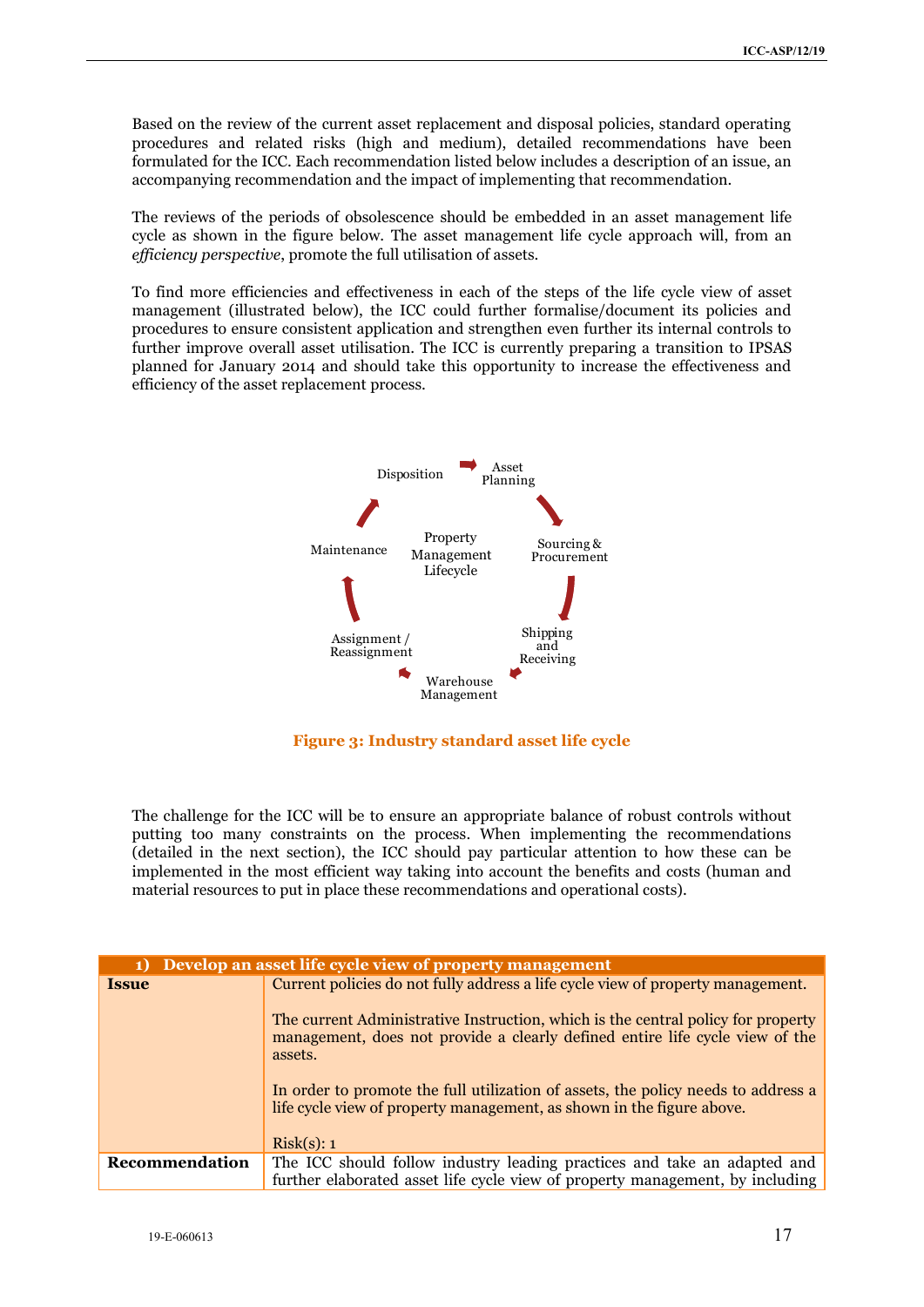$\mathbf{r}$ 

|               | asset planning, sourcing and procurement into the property management<br>process.<br>It is expected that SAP will lead to a further integration of the property<br>management life cycle. While a modern ERP system is key, it should not be<br>relied upon solely to bring about an integrated property management solution.<br>In preparation for SAP, the ICC should focus on process and policy changes<br>including the following:<br>Review of the possibilities to better integrate procurement processes<br>with property management;<br>Collaboration with Procurement to improve asset planning and create<br>a write-off forecast plan for regular write-off items;<br>Communication with Procurement regarding roles and responsibilities<br>within the full integrated property management life cycle;<br>Clearly defined process and designation for the salvaging of assets<br>(increased visibility on the availability of assets);<br>All categories of assets described in the asset disposal policy should be<br>addressed in the detailed operating procedures and guidance (i.e. there<br>is currently no detailed guidance on how to manage expendable<br>property and real property). |
|---------------|--------------------------------------------------------------------------------------------------------------------------------------------------------------------------------------------------------------------------------------------------------------------------------------------------------------------------------------------------------------------------------------------------------------------------------------------------------------------------------------------------------------------------------------------------------------------------------------------------------------------------------------------------------------------------------------------------------------------------------------------------------------------------------------------------------------------------------------------------------------------------------------------------------------------------------------------------------------------------------------------------------------------------------------------------------------------------------------------------------------------------------------------------------------------------------------------------------------|
| <b>Impact</b> | Expanding the property management life cycle to include asset planning,                                                                                                                                                                                                                                                                                                                                                                                                                                                                                                                                                                                                                                                                                                                                                                                                                                                                                                                                                                                                                                                                                                                                      |
|               | sourcing, and procurement, will enable greater planning, forecasting,<br>budgeting, demand management, and utilization of assets.                                                                                                                                                                                                                                                                                                                                                                                                                                                                                                                                                                                                                                                                                                                                                                                                                                                                                                                                                                                                                                                                            |

| $\overline{2}$ | <b>Establish one central property management function</b>                                                                                                                                                                                                                                                                                                                                                                                                                                                           |
|----------------|---------------------------------------------------------------------------------------------------------------------------------------------------------------------------------------------------------------------------------------------------------------------------------------------------------------------------------------------------------------------------------------------------------------------------------------------------------------------------------------------------------------------|
| <b>Issue</b>   | The main property management responsibilities are with the head of the LTU,<br>the senior logistics assistant and the PCIU clerk. These include the recording of<br>received assets in the asset register, the maintenance of the asset register based<br>on the vouchers sent by other organisation units and field offices, the<br>proposition of changes to policies and procedures, etc.                                                                                                                        |
|                | There is currently no central function dedicated to property management that<br>is responsible for the complete end-to-end process of property management,<br>for developing guidance and ensuring consistent application of policies and<br>procedures across all of the Sections of the ICC. Central property management<br>policies and processes would promote efficient use of resources across the<br>organization and enhance behaviour of the asset users towards a more<br>economic use of the ICC assets. |
|                | $Risk(s): 1, 2$ and 3                                                                                                                                                                                                                                                                                                                                                                                                                                                                                               |
| Recommendation | A central function dedicated to property management for all ICC Sections<br>should focus on the consistent application of property management policies,<br>the IPSAS policies, the facilitation of the transition to SAP and the coordination<br>between all the functions involved in the entire asset life cycle.                                                                                                                                                                                                 |
|                | This central property management function should be tasked with the<br>following:                                                                                                                                                                                                                                                                                                                                                                                                                                   |
|                | Creation of a central property management manual. This property<br>management manual should be developed through the lens of life cycle<br>costs and aligning property management processes with property<br>management functions;<br>Guidance to field offices regarding consistent application of property<br>management and IPSAS policies, and SAP transition;<br>A database of continually evolving SOPs which are adjusted, e.g. for<br>SAP and for IPSAS compliance;                                         |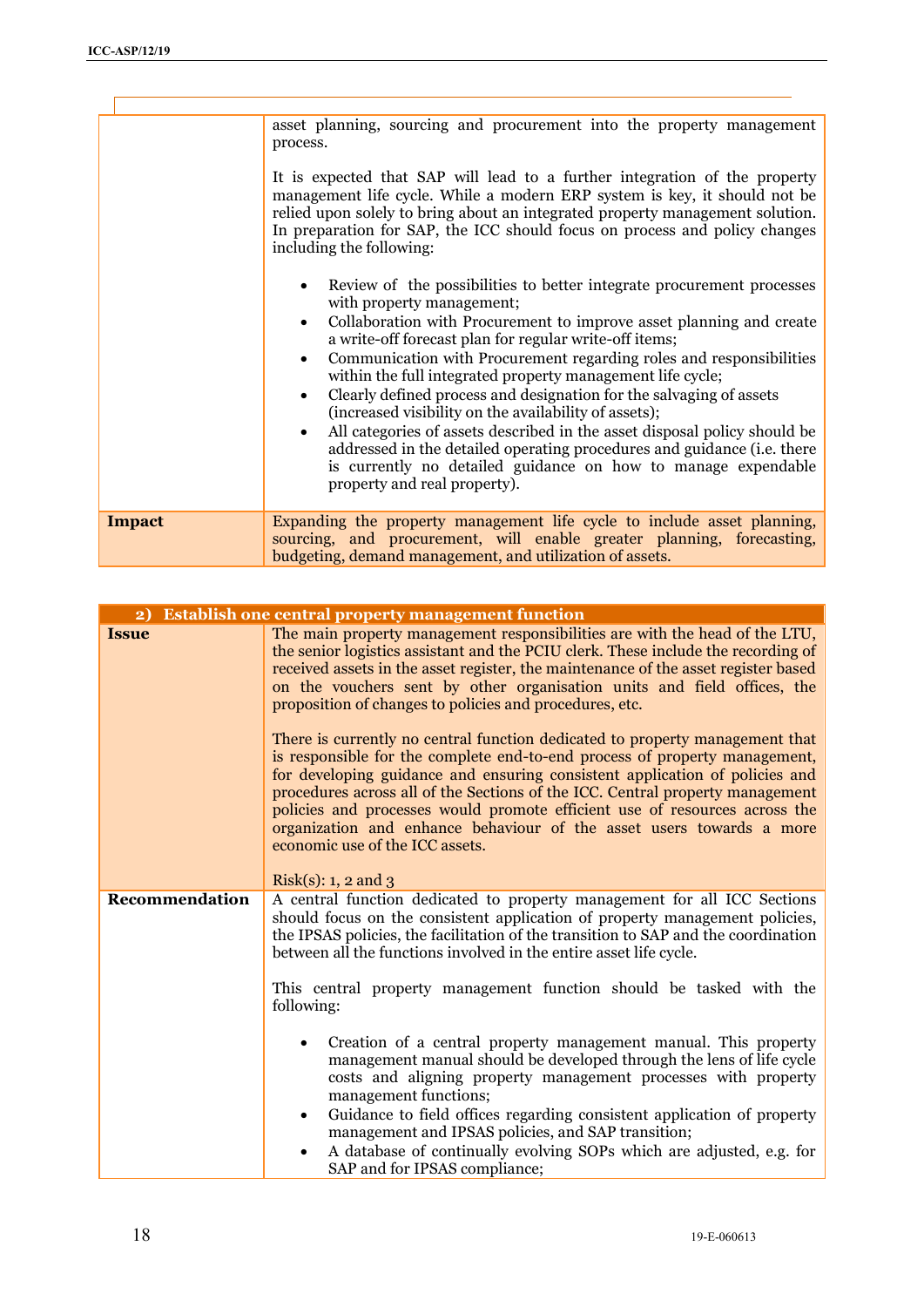|               | • Version management of policies and procedures;<br>Consistent performance measurements with KPIs (tailored to the ICC<br>environment);<br>Clearly defined<br>property management functions, roles<br>and<br>responsibilities;<br>• Policies, processes and enforcement measures to promote greater<br>utilization of assets;<br>• Promote the use of available excess personal property by screening all<br>locations to determine if the item can be used elsewhere;<br>Training. |
|---------------|-------------------------------------------------------------------------------------------------------------------------------------------------------------------------------------------------------------------------------------------------------------------------------------------------------------------------------------------------------------------------------------------------------------------------------------------------------------------------------------|
| <b>Impact</b> | One property management function will promote better use of resources,<br>consistent application of policies and sharing of best practices throughout the<br>organisation.                                                                                                                                                                                                                                                                                                          |

| Document the annual physical inventory procedure<br>3) |                                                                                                                                                                                                                                                                                                                                                                                                                                                                                                                                                                                                                                                                                                                                                                                                                                                                                                                                                  |
|--------------------------------------------------------|--------------------------------------------------------------------------------------------------------------------------------------------------------------------------------------------------------------------------------------------------------------------------------------------------------------------------------------------------------------------------------------------------------------------------------------------------------------------------------------------------------------------------------------------------------------------------------------------------------------------------------------------------------------------------------------------------------------------------------------------------------------------------------------------------------------------------------------------------------------------------------------------------------------------------------------------------|
| <b>Issue</b>                                           | The current policy on asset replacement and disposals only includes a high<br>level description of the inventory reporting and reconciliation. There is<br>currently no documented standard operating procedure describing the annual<br>physical inventory review, the reconciliation process and the related roles and<br>responsibilities.<br>The lack of a clearly documented reconciliation process for physical inventory<br>may lead to data quality issues.<br>Risk $(s)$ : 5 and 6                                                                                                                                                                                                                                                                                                                                                                                                                                                      |
| Recommendation                                         | The ICC should issue detailed instructions related to the physical inventory and<br>the related reconciliation in a standard operating procedure and refer to this<br>procedure in the policy on asset replacement and disposal. The instruction<br>topics should include the following:<br>Scope of the physical inventory;<br>$\bullet$<br>Timing, schedule and cut-off dates;<br>$\bullet$<br>Roles and responsibilities;<br>$\bullet$<br>Method of inventory;<br>$\bullet$<br>Determination and adjustment of discrepancies;<br>$\bullet$<br>Documentation of results and certification;<br>$\bullet$<br>Related write-off and disposal actions;<br>$\bullet$<br>Review of the validity of disposals;<br>$\bullet$<br>Guidelines on recording and maintaining the physical location of assets<br>$\bullet$<br>in the asset management database;<br>Guidance on the placement and consistent use of asset identifications<br>(e.g. barcodes). |
| <b>Impact</b>                                          | The impact of a well-defined annual physical inventory process will lead to<br>fewer issues and better ability to perform property management functions.                                                                                                                                                                                                                                                                                                                                                                                                                                                                                                                                                                                                                                                                                                                                                                                         |

| 4) Develop property management KPIs |                                                                                                                                                                                                                                                                                             |
|-------------------------------------|---------------------------------------------------------------------------------------------------------------------------------------------------------------------------------------------------------------------------------------------------------------------------------------------|
| <b>Issue</b>                        | The GSS management noted that they carry out regular performance reviews of<br>property management, including monitoring of the number of write-offs and<br>disposals, the number of lost assets, the results of the physical inventory and<br>resolution of identified discrepancies, etc. |
|                                     | However, there is currently no formal documentation of such controls/reviews<br>to periodically identify, measure, and assess the performance of the property                                                                                                                               |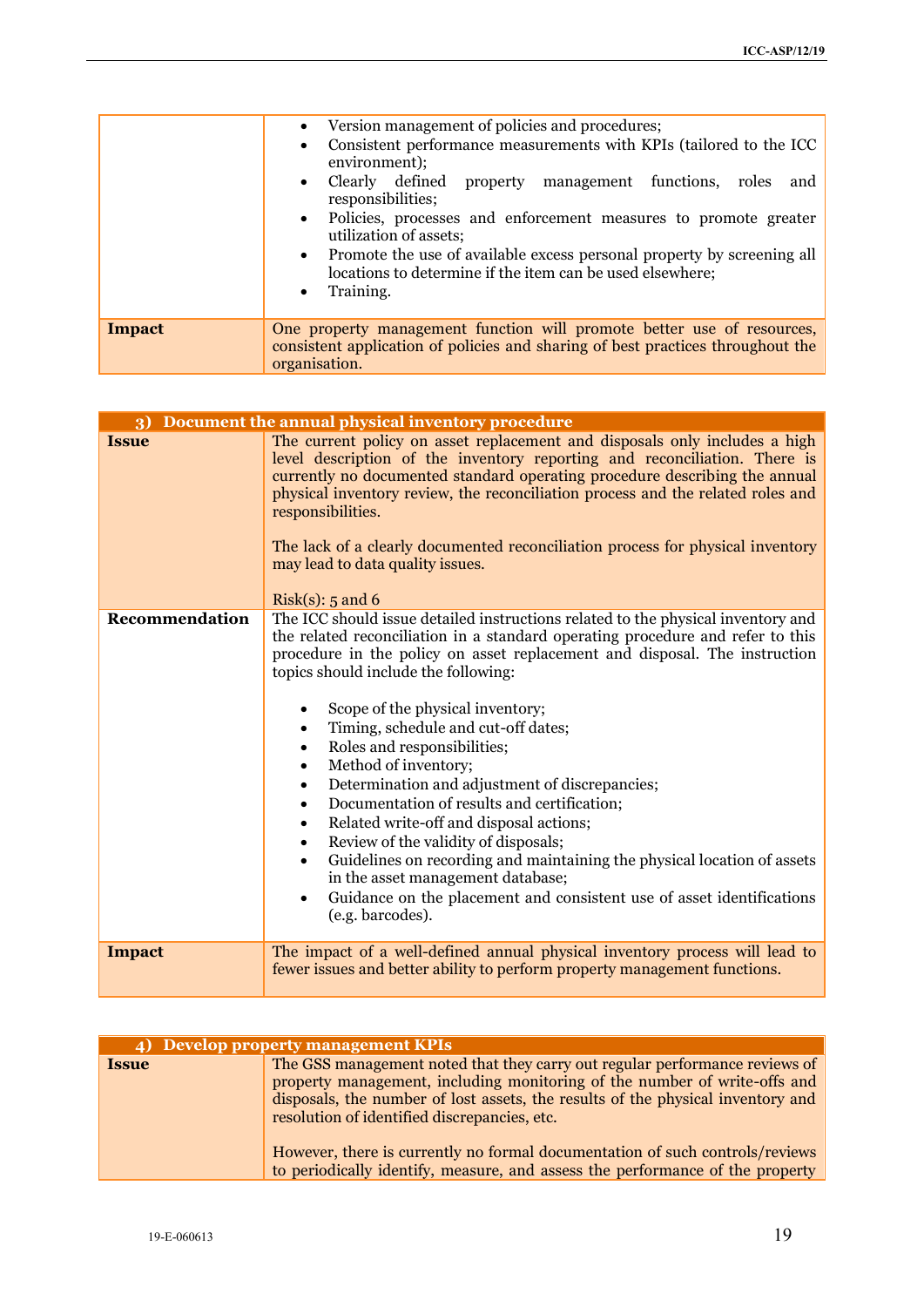|                | management processes.<br>Risk(s): 1                                                                                                                                                                                                                                                                                                                                                                                                                                                                                                                                                                                                                                                                                                                                                                                                                                     |
|----------------|-------------------------------------------------------------------------------------------------------------------------------------------------------------------------------------------------------------------------------------------------------------------------------------------------------------------------------------------------------------------------------------------------------------------------------------------------------------------------------------------------------------------------------------------------------------------------------------------------------------------------------------------------------------------------------------------------------------------------------------------------------------------------------------------------------------------------------------------------------------------------|
| Recommendation | We recommend implementing a set of property management KPIs, tailored to<br>the needs of the ICC, including specific KPIs for the disposal and write-off of<br>assets.<br>These KPIs should be tracked, documented and reported on a monthly basis,<br>be compliant with IPSAS requirements and be applicable to the whole asset<br>management life cycle.<br>Examples of KPIs related to physical inventory and asset replacement and<br>disposal are the following:<br>Days needed to perform physical inventory and reconciliation;<br>Physical inventory accuracy percentage;<br>$\bullet$<br>Asset management cost as a percentage of total asset value;<br>$\bullet$<br>Inactive inventory percentage;<br>$\bullet$<br>% of lost assets;<br>$\bullet$<br>% of damaged assets;<br>$\bullet$<br>% of written-off assets that are actually disposed of.<br>$\bullet$ |
| <b>Impact</b>  | Property management KPIs can shed light on performance and identify<br>potential risks and areas for on-going improvement.                                                                                                                                                                                                                                                                                                                                                                                                                                                                                                                                                                                                                                                                                                                                              |

| Develop operational guidance for the field office asset management<br>5) |                                                                                                                                                                                                                                                                                                                                                                                                                                                                                                                                                                                                                                                                                                                                                                       |
|--------------------------------------------------------------------------|-----------------------------------------------------------------------------------------------------------------------------------------------------------------------------------------------------------------------------------------------------------------------------------------------------------------------------------------------------------------------------------------------------------------------------------------------------------------------------------------------------------------------------------------------------------------------------------------------------------------------------------------------------------------------------------------------------------------------------------------------------------------------|
| <b>Issue</b>                                                             | There is no detailed operating procedure describing the roles and<br>responsibilities for asset management in the field. The current policy only<br>includes a high level summary of the role of the field office manager.<br>Risk(s): 3                                                                                                                                                                                                                                                                                                                                                                                                                                                                                                                              |
| Recommendation                                                           | We recommend creating operational guidance/procedures for the management<br>of assets in the field. These operating procedures should clearly define the roles<br>and responsibilities related to asset management in the field by addressing the<br>following topics:<br>Assignment of assets to end users in the field;<br>Transfer of assets between end users in the field;<br>٠<br>Identification of and reporting on assets suited for write-off;<br>$\bullet$<br>Required steps to be taken in case of lost/damaged/stolen assets;<br>Requirements for end-users to physically produce all assets before<br>obtaining the approval to leave the field;<br>Process related to periodic (e.g. annual) self-reporting of the assigned<br>assets by the end-users. |
| <b>Impact</b>                                                            | A standard operating procedure for the field office asset management will<br>increase the consistent application of the replacement asset policy, facilitate the<br>assignment of assets to individual end users, increase the mobility of assets in<br>the field (leading to efficiency gains and potential cost savings) and reduce the<br>number of errors in the physical inventory through increased visibility on roles<br>and responsibilities.                                                                                                                                                                                                                                                                                                                |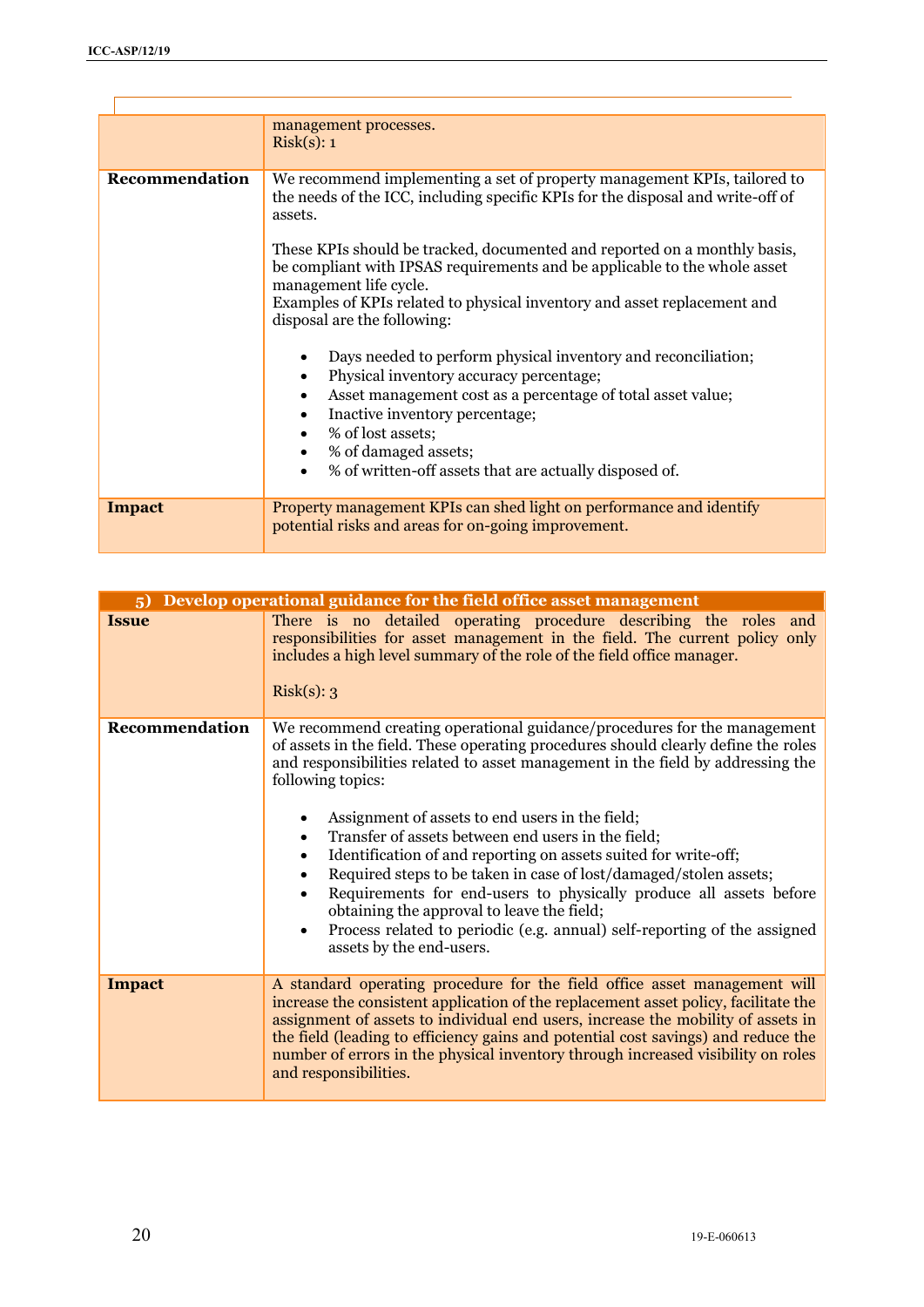| 6) Strengthen and formalise internal controls for completeness and validity of asset<br>write-offs and disposals |                                                                                                                                                                                                                                                                                                                                                                                                                                                                                                                                                                                                                                                                                                                                                   |
|------------------------------------------------------------------------------------------------------------------|---------------------------------------------------------------------------------------------------------------------------------------------------------------------------------------------------------------------------------------------------------------------------------------------------------------------------------------------------------------------------------------------------------------------------------------------------------------------------------------------------------------------------------------------------------------------------------------------------------------------------------------------------------------------------------------------------------------------------------------------------|
| <b>Issue</b>                                                                                                     | The lack of documented internal controls on the completeness and validity of<br>asset write-offs and disposals may lead to delays in the write-off and physical<br>disposal of assets and increases the risk of unauthorised disposals.<br>Internal controls on the completeness of asset write-offs and disposals are in<br>place. However these controls are not sufficient and not always formalised or<br>documented<br>In addition, there is no formalised ex-post control on this approval process and<br>the validity of assets write-offs and disposals. There is a control in the annual<br>inventory process, checking items that would have been approved without prior<br>approval, but this control is not documented or formalised. |
|                                                                                                                  | Risk(s): 4 and $5$                                                                                                                                                                                                                                                                                                                                                                                                                                                                                                                                                                                                                                                                                                                                |
| Recommendation                                                                                                   | We recommend reviewing and further enhancing the internal controls that are<br>currently in place to ensure completeness and validity of asset write-offs and<br>disposals.<br>The list below provides examples of effective internal controls on<br>completeness/validity of asset write-offs and disposals:<br>Implement a periodic review of assets and their physical conditions to<br>ensure that all assets that have reached the end of their useful lives are<br>identified;<br>Implement a periodic control report to ensure that the write-off and<br>$\bullet$<br>disposal process is initiated for all assets identified in this way;<br>Define an appropriate duration of the holding period;<br>$\bullet$<br>Etc.<br>$\bullet$      |
| <b>Impact</b>                                                                                                    | Improved and documented internal control on the completeness and validity of<br>assets write-offs and disposals will limit the deterioration and devaluation of<br>assets, prevent unauthorised disposals of assets and improve overall asset<br>utilisation.                                                                                                                                                                                                                                                                                                                                                                                                                                                                                     |

| Move to a single property management system<br>7) |                                                                                                                                                                                                                                                                                                                                                                                                                                                                                                                                                                   |
|---------------------------------------------------|-------------------------------------------------------------------------------------------------------------------------------------------------------------------------------------------------------------------------------------------------------------------------------------------------------------------------------------------------------------------------------------------------------------------------------------------------------------------------------------------------------------------------------------------------------------------|
| <b>Issue</b>                                      | Duplicate databases are used to manage property. In addition to the access<br>asset management database which is the central repository for all assets, ICT<br>currently maintains its own database of all the ICT assets that have been issued<br>to the end users. As there is no interface between these two databases,<br>inconsistencies may arise (e.g. number of ICT assets, locations, etc.).<br>Duplicate asset repositories may limit the visibility of procurement to asset<br>inventories, useful lives and asset requirements.<br>Risk(s): 3 and $7$ |
| Recommendation                                    | With the implementation of the SAP asset accounting module, we recommend<br>using one central asset management repository that can be accessed by all<br>parties involved in the asset management process. The central repository<br>allows sharing asset inventories and improving visibility on excess property<br>between the sections of the ICC.                                                                                                                                                                                                             |
| Impact                                            | A central asset management repository will improve and promote the full use<br>of assets and limit excess property.                                                                                                                                                                                                                                                                                                                                                                                                                                               |